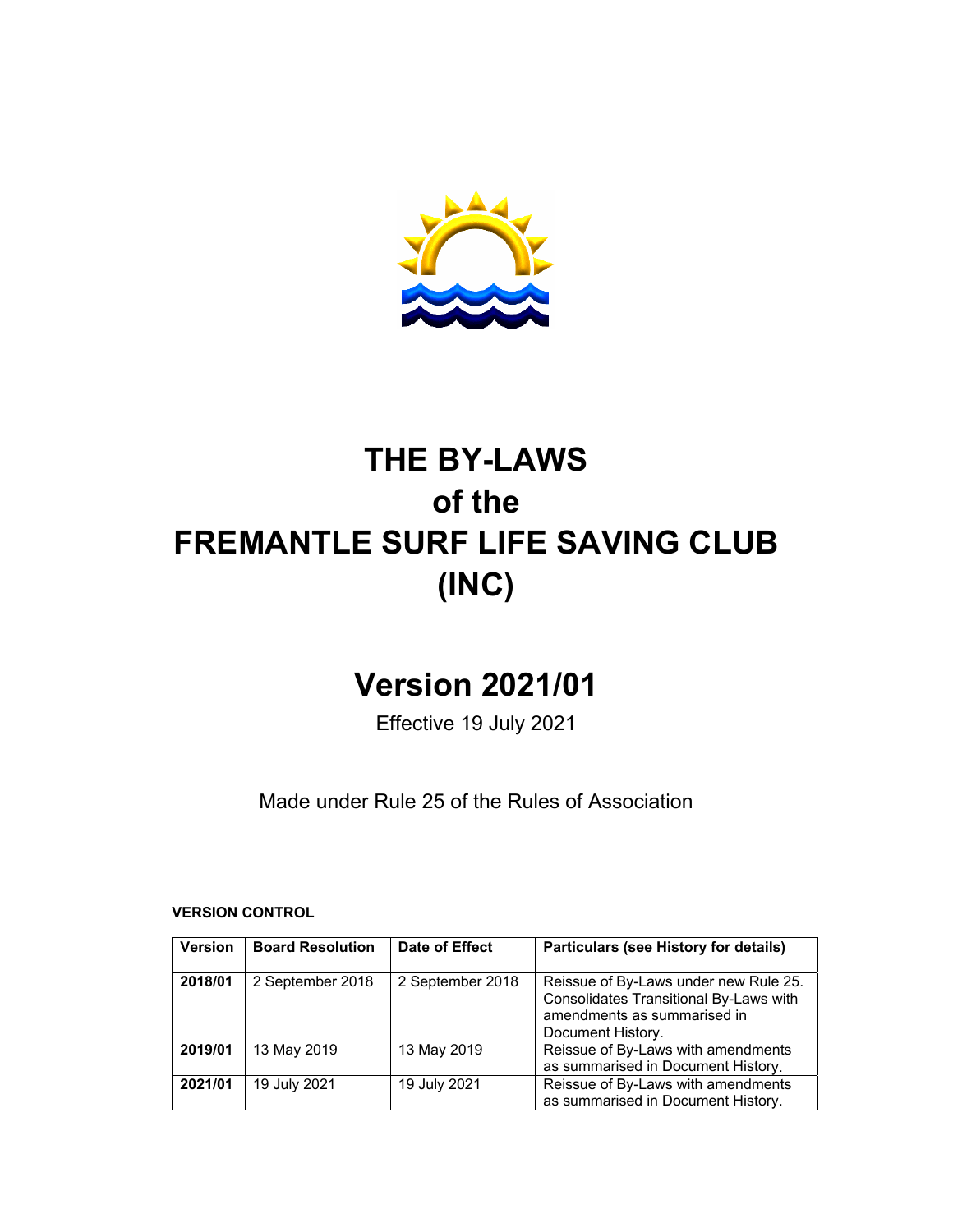## **Table of Contents**

| <b>SECTION 1</b> |                                                      |  |
|------------------|------------------------------------------------------|--|
| 1.1              |                                                      |  |
| 1.2              |                                                      |  |
| 1.3              |                                                      |  |
| 1.4              |                                                      |  |
| 1.5              |                                                      |  |
| 1.6              |                                                      |  |
| 1.7              |                                                      |  |
| 1.8              |                                                      |  |
| 1.9              |                                                      |  |
| 1.10             |                                                      |  |
| 1.11             |                                                      |  |
| 1.12             |                                                      |  |
| 1.13             |                                                      |  |
| 1.14             |                                                      |  |
| 1.15             |                                                      |  |
| <b>SECTION 2</b> |                                                      |  |
|                  |                                                      |  |
| <b>SECTION 3</b> |                                                      |  |
| <b>SECTION 4</b> |                                                      |  |
| 4.1              |                                                      |  |
| 4.2              |                                                      |  |
| 4.3              |                                                      |  |
| 4.4              |                                                      |  |
| 4.5              |                                                      |  |
| 4.6              |                                                      |  |
| 4.7              |                                                      |  |
| 4.8              |                                                      |  |
| 4.9              |                                                      |  |
| 4.10             |                                                      |  |
| <b>SECTION 5</b> |                                                      |  |
| 5.1              |                                                      |  |
| 5.2              |                                                      |  |
| 5.3              |                                                      |  |
| 5.4              |                                                      |  |
| 5.5              |                                                      |  |
| 5.6              |                                                      |  |
| 5.7              |                                                      |  |
| 5.8              |                                                      |  |
| 5.9              |                                                      |  |
| 5.10             |                                                      |  |
| 5.11             |                                                      |  |
| 5.12             |                                                      |  |
| 5.13             |                                                      |  |
| 5.14             |                                                      |  |
|                  |                                                      |  |
| 5.15             |                                                      |  |
| 5.16             |                                                      |  |
| 5.17             |                                                      |  |
| 5.18             |                                                      |  |
| 5.19             |                                                      |  |
| 5.20             |                                                      |  |
| 5.21             |                                                      |  |
| 5.22             |                                                      |  |
| 5.23             |                                                      |  |
| 5.24             |                                                      |  |
| 5.25             |                                                      |  |
| 5.28             |                                                      |  |
| 5.29             |                                                      |  |
| 5.30             |                                                      |  |
| 5.31             |                                                      |  |
| <b>SECTION 6</b> | APPOINTMENT AND DUTIES OF OTHER POSITION HOLDERS  13 |  |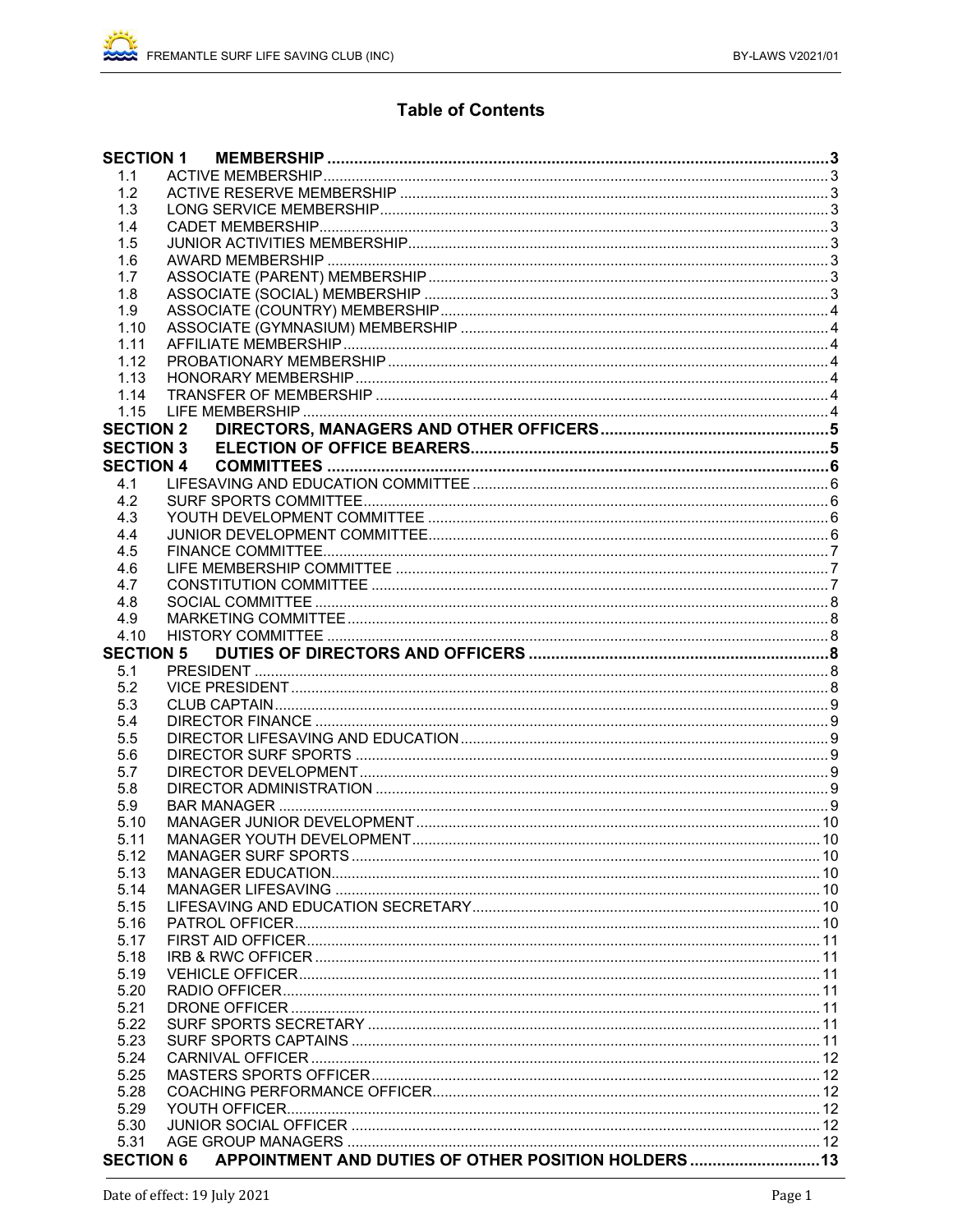| 6.1               |  |
|-------------------|--|
| 6.2               |  |
| 6.3               |  |
| 6.4               |  |
| <b>SECTION 7</b>  |  |
| 7.1               |  |
| 7.2               |  |
| 7.3               |  |
| <b>SECTION 8</b>  |  |
| <b>SECTION 9</b>  |  |
| 9.1               |  |
| 9.2               |  |
| 9.3               |  |
| 9.4               |  |
| <b>SECTION 10</b> |  |
| 10.1              |  |
| 10.2              |  |
| <b>SECTION 11</b> |  |
| <b>SECTION 12</b> |  |
| 12.1              |  |
| 12.2              |  |
| 12.3              |  |
| 12.4              |  |
| <b>SECTION 13</b> |  |
| 13.1              |  |
| 13.2              |  |
| 13.3              |  |
| 13.4              |  |
| 13.5              |  |
| 13.6              |  |
| 13.7              |  |
| 13.8              |  |
| 13.9              |  |
| <b>SECTION 14</b> |  |
| <b>SECTION 15</b> |  |
| <b>SECTION 16</b> |  |
|                   |  |
| 17.1              |  |
| 17.2              |  |
| 17.3              |  |
|                   |  |
| <b>SECTION 18</b> |  |
| <b>SECTION 19</b> |  |
| 19.1              |  |
| 19.2              |  |
| 19.3              |  |
| <b>SECTION 20</b> |  |
| <b>SECTION 21</b> |  |
|                   |  |
| <b>SECTION 22</b> |  |
|                   |  |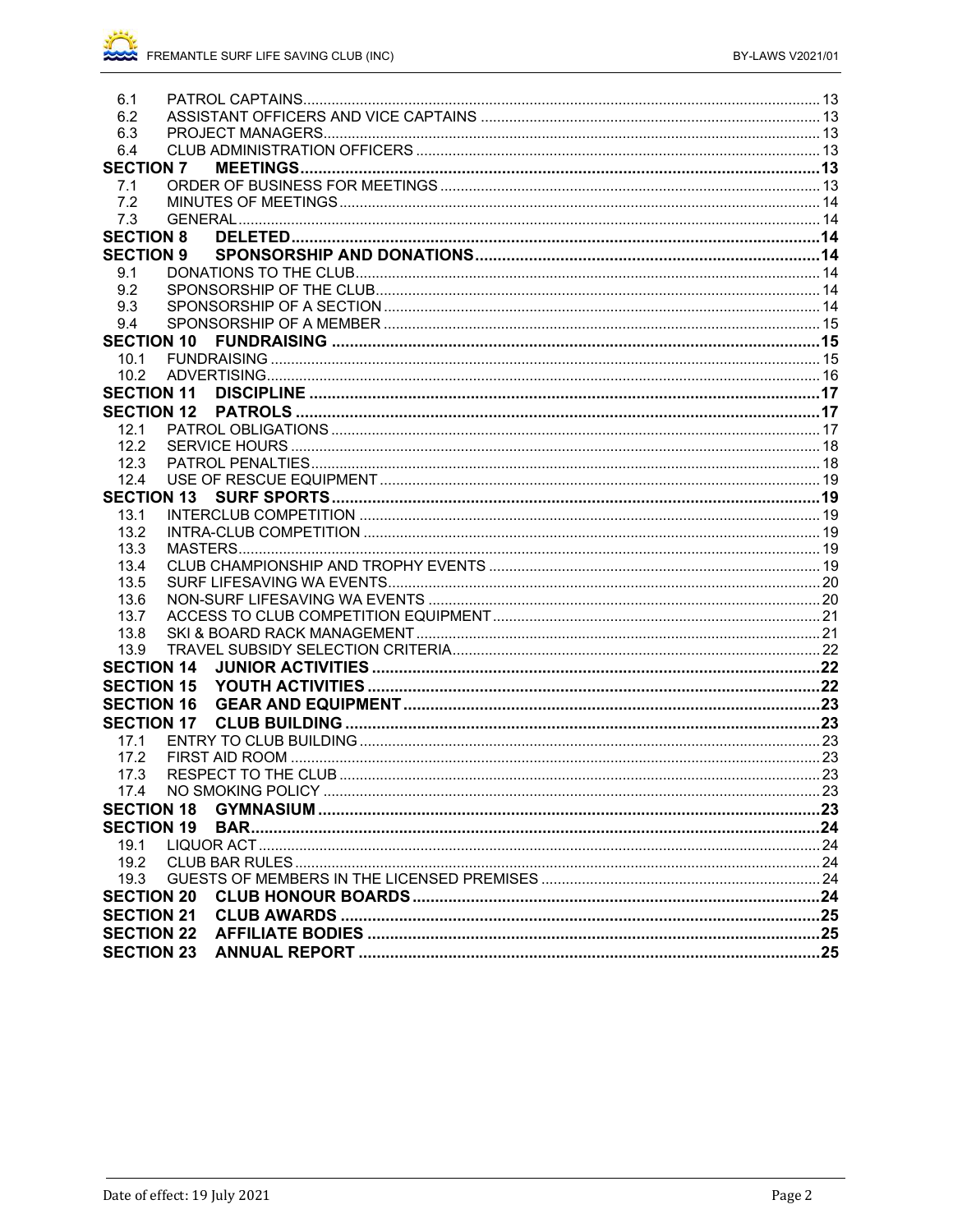## **SECTION 1 MEMBERSHIP**

(Unless otherwise stated, age shall be decided as at 30 September. A "current" award means SLSA, SLSWA or Club currency requirements, if any, have been met for that membership year.)

#### 1.1 ACTIVE MEMBERSHIP

An Active Member must hold a current Bronze Medallion and fulfil the full Patrol and club obligations as required by the Club, SLSWA or SLSA.

- 1.2 ACTIVE RESERVE MEMBERSHIP
- a) An Active Reserve Member must hold a current Bronze Medallion and fulfil Patrol and club obligations as required by the Club, SLSWA or SLSA.
- b) Active Reserve Membership may be granted, upon application in writing to the Lifesaving and Education Committee, to Bronze Medallion holders who have satisfactorily completed (from the gaining of the Bronze Medallion) at least eight (8) years of Patrol and Club obligations as provided by the Club, SLSWA or SLSA.
- c) Active Reserve Membership may be granted under exceptional circumstances to Active Members irrespective of years of service, subject to reapplication to the Lifesaving Committee each season.

## 1.3 LONG SERVICE MEMBERSHIP

- a) Upon application in writing to the Lifesaving and Education Committee, Long Service Membership may be granted by the Club to members who have completed ten (10) years Active Service or eight (8) years Active Service plus four (4) years Active Reserve Service.
- b) Such members shall be exempted from all Patrol obligations and may be granted other special privileges of membership as provided by the Club, SLSWA or SLSA.
- c) Long Service Membership may be granted in exceptional circumstances to an Active or Active Reserve Member irrespective of the years of service, subject to annual reapplication to the Lifesaving and Education Committee.

#### 1.4 CADET MEMBERSHIP

A Cadet Member must be under fifteen (15) years of age and hold a current Surf Rescue Certificate.

#### 1.5 JUNIOR ACTIVITIES MEMBERSHIP

 Junior Activities Members (Nippers) must be over five (5) and under thirteen (13) years of age. A Junior Activities Member who has obtained the Surf Rescue Certificate may also hold Cadet Membership.

#### 1.6 AWARD MEMBERSHIP

An Award Member must hold a current SLSA Award and fulfil minimum service obligations consistent with this membership category and their Award.

#### 1.7 ASSOCIATE (PARENT) MEMBERSHIP

Associate (Parent) Membership may be granted by the Club to a parent or guardian of an Individual Member in a category other than Associate.

## 1.8 ASSOCIATE (SOCIAL) MEMBERSHIP

Associate (Social) Membership may be granted by the Club to persons over eighteen (18) calendar years of age.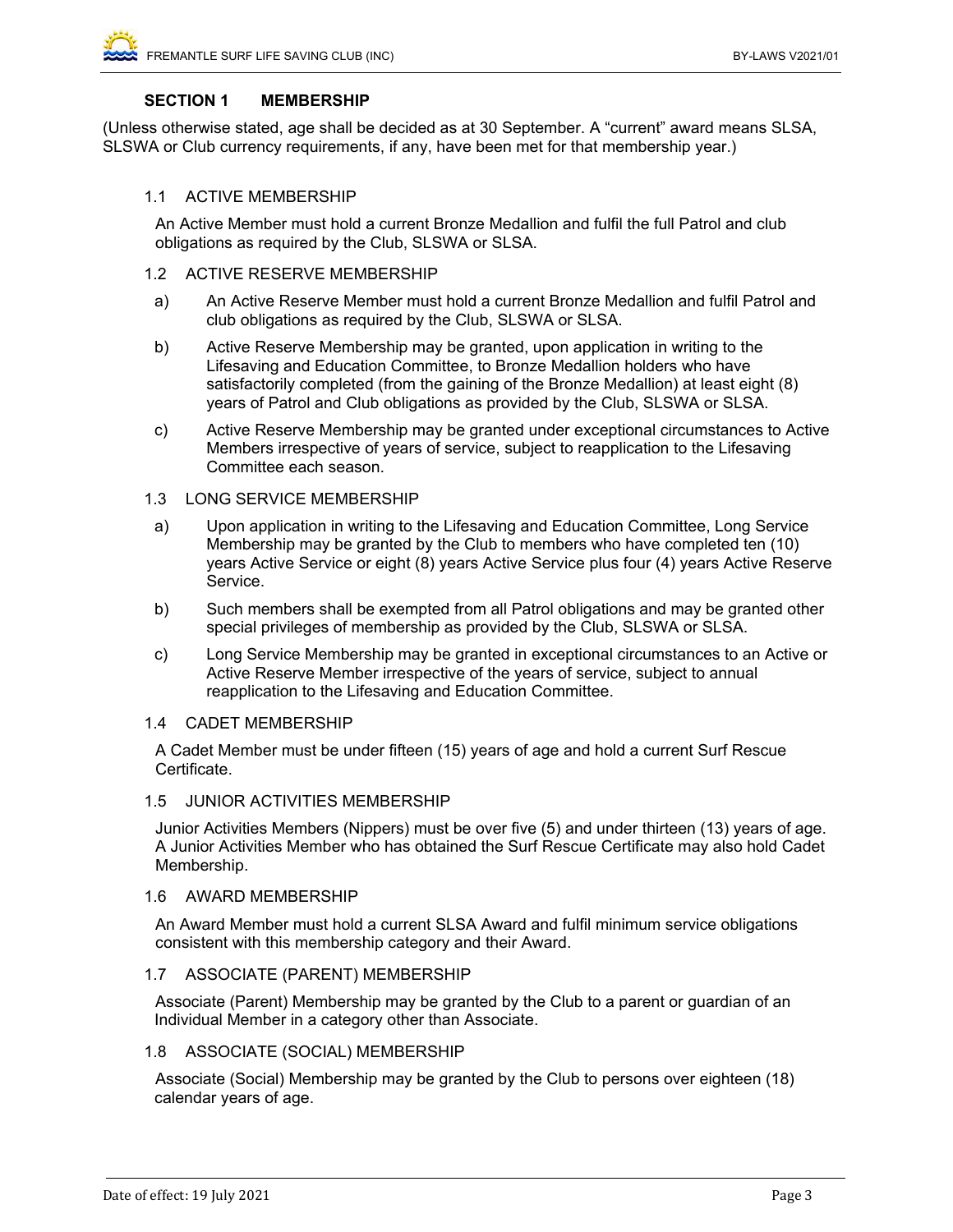## 1.9 ASSOCIATE (COUNTRY) MEMBERSHIP

Associate (Country) Membership may be granted by the Club to persons over eighteen (18) calendar years of age whose permanent residence is outside the Perth Metropolitan Area.

## 1.10 ASSOCIATE (GYMNASIUM) MEMBERSHIP

Associate (Gymnasium) Membership may be granted by the Club to persons over eighteen (18) calendar years of age for use of the gymnasium and changeroom facilities only. Access to or use of lifesaving or competition gear or equipment does not apply to this membership category.

## 1.11 AFFILIATE MEMBERSHIP

- a) Affiliate Membership may be granted by the Club to persons who have proved current financial membership of an Affiliate Body.
- b) A person's Affiliate Membership will immediately terminate if they cease to be a financial member of the Affiliate Body.
- c) Such members shall not be entitled to nominate for positions on the Board.

## 1.12 PROBATIONARY MEMBERSHIP

- a) A person who has applied for membership will be a Probationary Member in the category applied for pending the gaining of any SLSA award required for that membership category or formal admission to membership as applicable.
- b) A Member who has not completed by the required date an award currency requirement for their membership category will become a Probationary Member in that category pending completion of their award currency requirement.
- c) Probationary Membership may be terminated by the Board at its discretion if the Probationary Member has not gained their award or completed their award currency requirement after reasonable opportunity to do so.

#### 1.13 HONORARY MEMBERSHIP

- a) Honorary Membership may be granted by the Club to persons over eighteen (18) calendar years of age who wish to visit the Club and who qualify under any of the following conditions:
	- i. has a usual place of residence outside the Perth Metropolitan Area, provided that the person was not an Honorary Member at any time within the three months immediately preceding the date of nomination;
	- ii. is an official of SLSA or SLSWA;
	- iii. is a person of distinguished or public position;
	- iv. is a member of another SLSA-affiliated club which is visiting the Club;
	- v. is a member of any club from outside Western Australia visiting the State; or,
	- vi. is an officer of a foreign Navy, Army or Air Force visiting the State.

#### 1.14 TRANSFER OF MEMBERSHIP

Any member who applies for transfer of membership or Competition Rights to any other SLSAaffiliated club must do so in writing. All applications will be approved/endorsed by the Club at the discretion of the Board.

## 1.15 LIFE MEMBERSHIP

- a) The Club may offer Life Membership in accordance with Rule 7.3 subject to four-fifths majority approval of the resolution by secret ballot conducted at a Joint Meeting of the Board and Life Membership Committee; ten (10) members shall form a quorum.
- b) A person cannot be present at a meeting to discuss their own nomination. If a Director is nominated for Life Membership, a Joint meeting of the Board and Life Membership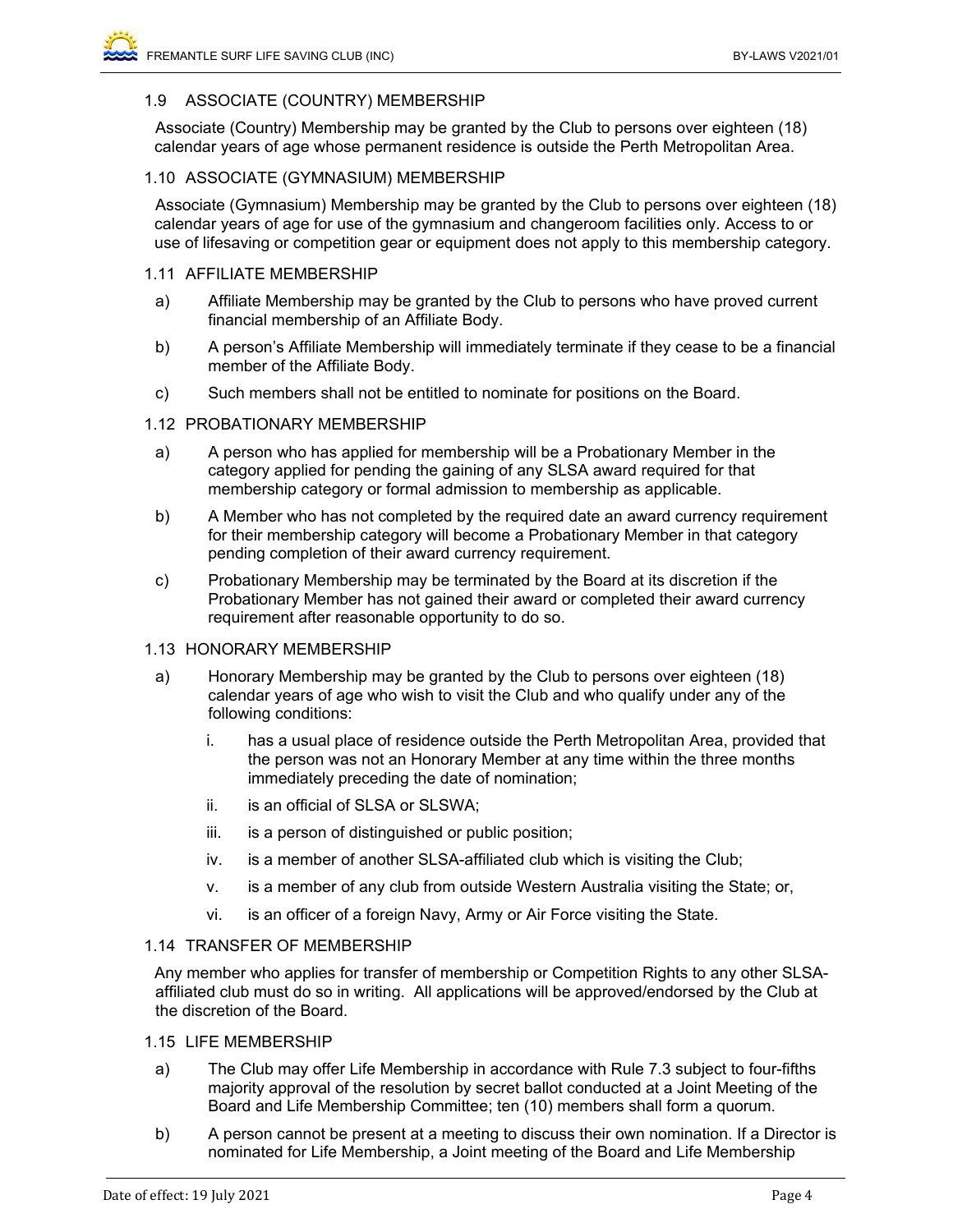Committee can be convened by the Chair of Directors or the Deputy Chair of Directors for that nomination only without including the person nominated.

c) Unless otherwise authorised by the Board, Directors and members of the Life Membership Committee must keep confidential any particular Life Membership consideration. The count of any secret ballot must remain confidential at all times.

## **SECTION 2 DIRECTORS, MANAGERS AND OTHER OFFICERS**

a) The Elected Directors of the Club shall be:

President, Club Captain, Director of Lifesaving and Education, Director of Finance, Director of Surf Sports, Director of Development and Director of Administration.

b) The elected Manager positions shall be:

Manager Education, Manager Lifesaving, Manager Junior Development, Manager Youth Development, Manager Marketing, Manager Social, Manager Surf Sports.

c) The elected Lifesaving & Education Officers shall be:

Lifesaving and Education Secretary, First Aid Officer, IRB Officer, Patrol Officer, Radio Officer, Water Safety Coordinator.

d) The elected Surf Sports Officers shall be:

Surf Sports Secretary, Carnival Officer, Coaching Performance Officer, Junior Sports Officer, Masters Sports Officer, Youth Sports Officer.

e) The elected Surf Sports Captains shall be:

Beach Captain, Board Captain, IRB Captain, Surf Boat Captain, Surf Ski Captain, Swimming Captain.

f) The Board may create such other positions as are deemed necessary by the Board for the efficient administration of the Club's affairs. The duties of and method of appointment to such positions shall be defined in the Club By-Laws.

## **SECTION 3 ELECTION OF OFFICE BEARERS**

- a) Unless otherwise specified, elected positions of the Club shall become vacant at the Annual General Meeting.
- b) Unless otherwise specified, Rule 18 will apply for Nominations and Elections as if that Rule applied to elected positions other than Elected Directors.
- c) Unless otherwise specified, the term of appointment will commence from the conclusion of the meeting at which the election occurred until the conclusion of the Annual General Meeting following.
- d) The three Elected Directors to retire by rotation in odd years are the President, Director Administration and Director of Lifesaving and Education.
- e) Appointments to casual vacancies will be by resolution of the Board.
- f) It is desirable that nominees for positions hold the SLSA Bronze Medallion.
- g) Elected Director positions have a term of appointment of two (2) years.
- h) It is desirable that nominees for Elected Director positions have at least two (2) years' experience in a Manager role.
- i) The President will be Chair of Directors under Rule 17.4.
- j) The Board by resolution may appoint or remove a Director as Deputy Chair of Directors. A person will cease to be Deputy Chair of Directors if they cease to be a Director but otherwise the term of appointment is subject to the resolution of the Board.
- k) Further to Rule 2.1, a Voting Member means a financial Life, Long Service or Active Reserve Member or an Active, Award or Associate Member who is a minimum of 16 years of age at the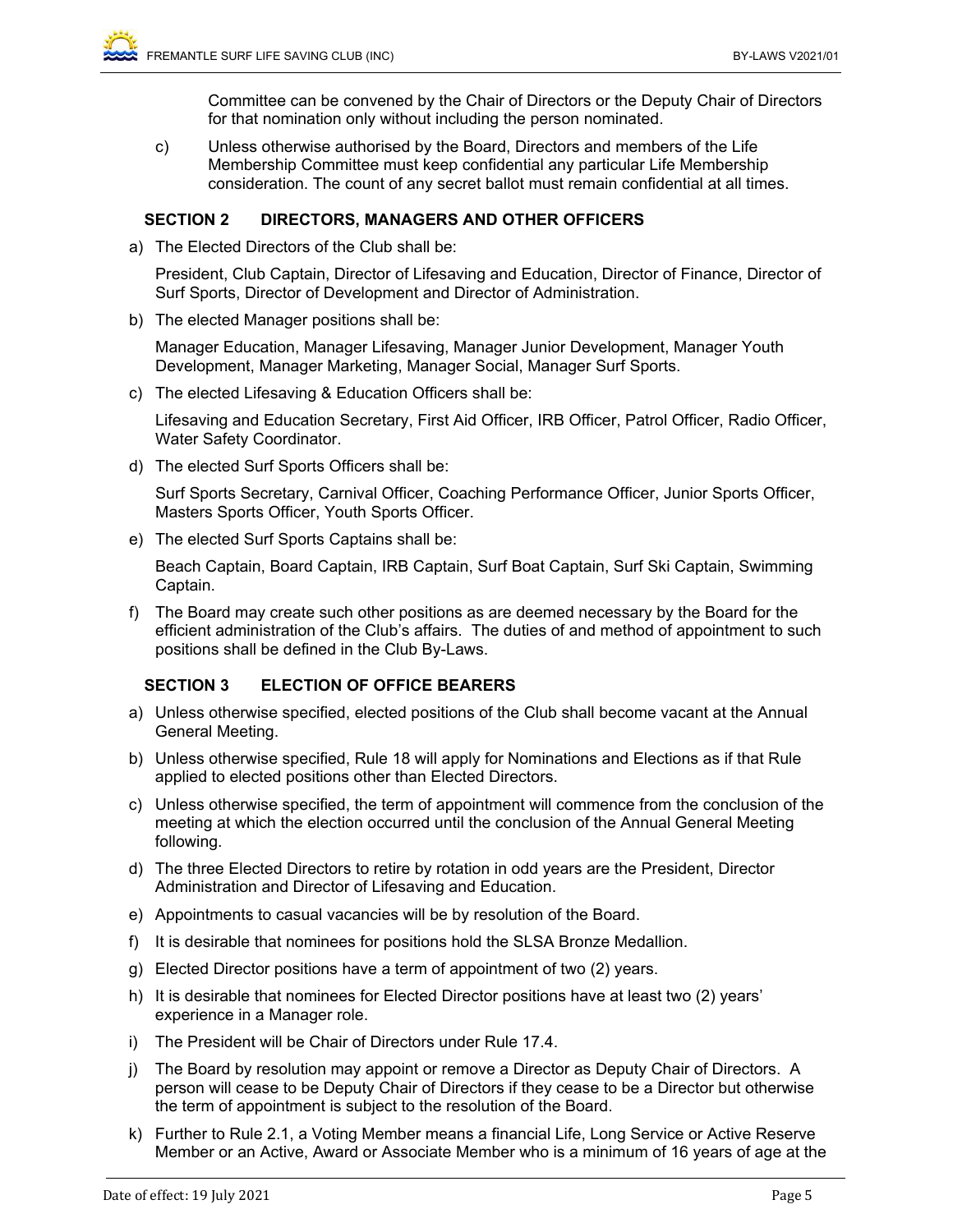date of the vote and has qualified for a Bronze Medallion, Surf Rescue Certificate or Age Group Manager's Certificate.

l) If the Board decides an elected position that is or is to become vacant needs to be filled before the Annual General Meeting, the position may be advertised seeking nominations for consideration of the Board. A nominee will be declared elected if moved and seconded by two directors and subject to a simple majority vote of the Board. The term of office will conclude at the end of the next Annual General Meeting.

## **SECTION 4 COMMITTEES**

At the discretion of the Board, the following committees may be formed:

- 4.1 LIFESAVING AND EDUCATION COMMITTEE
- a) The Lifesaving and Education Committee is responsible for the Club's lifesaving and education operations and shall advise the Board on relevant By-Laws, Policies and strategies.
- b) It is accountable to the Board via the Director Lifesaving & Education and the Manager Lifesaving and Manager Education.
- c) It shall include the Manager Lifesaving, the Manager Education, the Lifesaving and Education Officers, a representative of the Manager Junior Development and a representative of the Manager Youth Development; five (5) shall form a quorum.
- d) It may meet at least monthly in the surf season.

## 4.2 SURF SPORTS COMMITTEE

- a) The Surf Sports Committee is responsible for the Club's surf sports and health and fitness activities and shall advise the Board on relevant By-laws, Policies and strategies.
- b) It is accountable to the Board via the Director Surf Sports and the Manager Surf Sports.
- c) It shall consist of the Manager Surf Sports, the Surf Sports Officers and the Surf Sports Captains; five (5) shall form a quorum.
- d) It may meet at least monthly in the surf season.
- 4.3 YOUTH DEVELOPMENT COMMITTEE
	- a) The Youth Development Committee is responsible for the development of the Club's Youth members (being members over 13 and under 18 years of age) and shall advise the Board on relevant By-Laws, Policies and strategies.
	- b) It is accountable to the Board via the Director of Development and the Manager Youth Development.
	- c) It shall formulate and implement a program of Youth Activities.
	- d) It shall include the Manager Youth Development, Youth Sports Officer and Youth Officers as appointed by Director of Development; four (4) shall form a quorum.
	- e) The Committee shall be responsible for coordinating the transition of members from Junior to Youth to Senior activities by the establishment of progression paths linked to critical achievements.
- f) It may meet at least monthly during the surf season.
- 4.4 JUNIOR DEVELOPMENT COMMITTEE
	- a) The Junior Development Committee is responsible for the development of Junior Activity Members and the Club's Junior Activities. It shall advise the Board on relevant By-Laws, Policies and strategies.
	- b) It is accountable to the Board via the Director of Development and the Manager Junior Development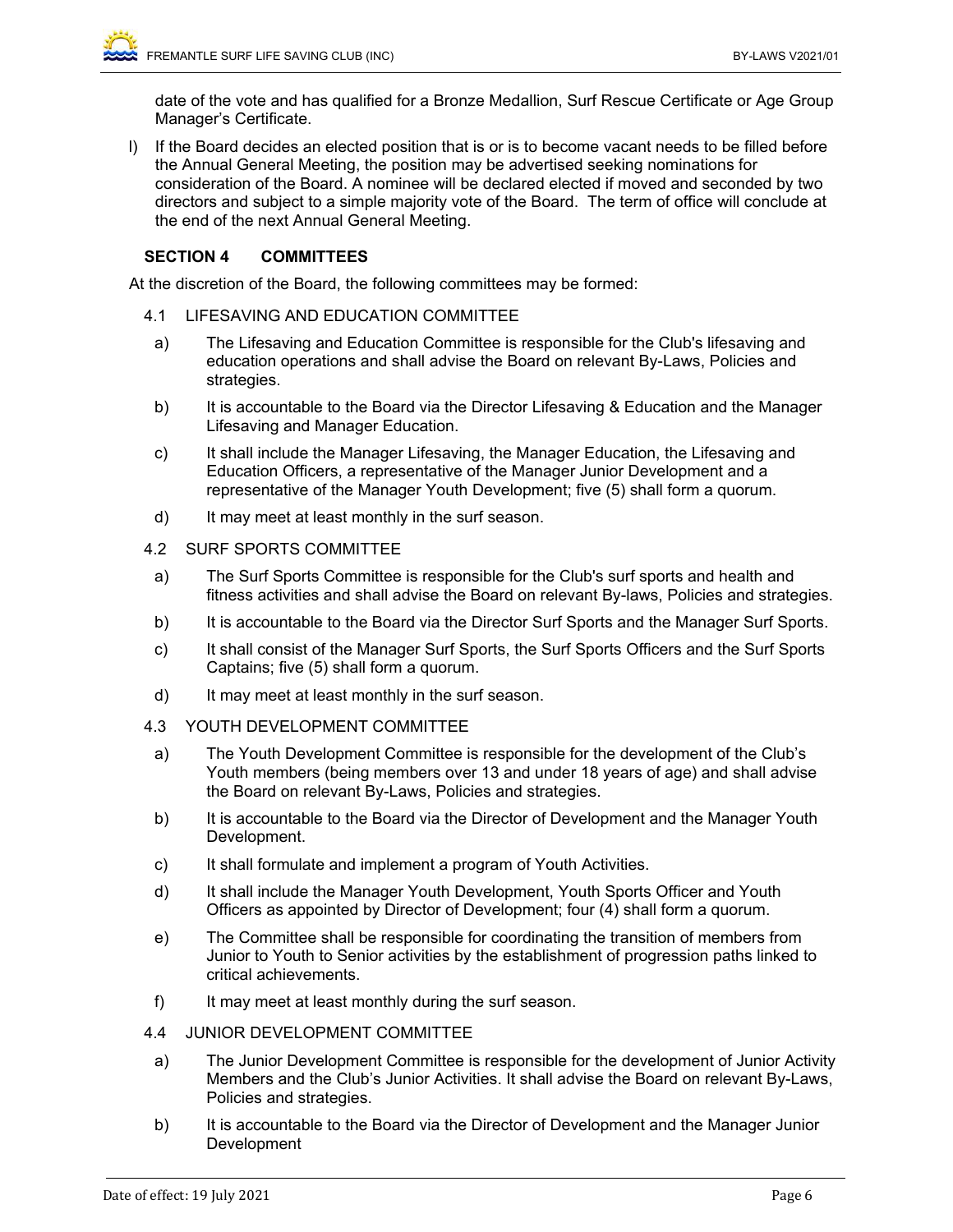- c) It shall formulate and implement a program of Junior Activities.
- d) It shall include the Manager Junior Development, Junior Secretary, Junior Sports Officer, Water Safety Coordinator and Age Group Managers (minimum 1 per age group); five (5) shall form a quorum.
- e) The Committee shall be responsible for preparing the transition of members from Junior to Youth activities by the establishment of progression paths linked to critical achievements
- f) It may meet at least monthly during the surf season.
- 4.5 FINANCE COMMITTEE

If deemed necessary by the Board, a Finance Committee may be formed. As such:

- a) The Finance Committee shall assist the Director Finance with responsibility for the Club's financial management and shall advise the Board on relevant By-Laws, Policies and strategies.
- b) It is accountable to the Board via the Director of Finance.
- c) It may consist of the Director Finance and up to four (4) Committee Members (Finance) appointed by the Board on the recommendation of the Director Finance; three (3) shall form a quorum.

## 4.6 LIFE MEMBERSHIP COMMITTEE

- a) The Life Membership Committee shall advise the Board on nominations for Club, State or Australian Life Membership and National Long Service Awards.
- b) It is accountable to the Board via the Director Administration and the Committee Chair.
- c) It shall review all members who may be eligible for Lifesaving Honours and nominate those it considers worthy to the Board.
- d) It shall check for accuracy nominations made by other parties and provide recommendations on such nominations to the Board.
- e) All recommendations for Lifesaving Honours shall be submitted by the Life Membership Committee to the Board by March 31 of each year.
- f) It shall maintain a register of all members with 10 or more years' service and record relevant aspects of such service.
- g) It shall prepare for publication in the Annual Report a history of the service of all members granted Lifesaving Honours in that year.
- h) It shall consist of one Director nominated by the Board and up to four (4) Committee Members (Life Membership) elected in accordance with the provisions for the election of officers; four (4) shall form a quorum.
- i) Nominees for Committee Member (Life Membership) must be Life Members of the Club.
- j) The Committee Chair may be determined by the committee by a vote.
- k) It shall be the responsibility of the Committee Chair to transfer custody of the records defined in this section to the succeeding Life Membership Committee.
- l) Nominations for Lifesaving Honours initiated by other than the Life Membership Committee shall be made in writing and shall be submitted to the Board. The Life Membership Committee shall check such nominations for accuracy and forward all such nominations to the Board with its recommendations.

## 4.7 CONSTITUTION COMMITTEE

- a) The Constitution Committee shall advise the Board on any proposed changes to the Club's Rules and By-laws.
- b) It is accountable to the Board via the Director Administration and the Committee Chair.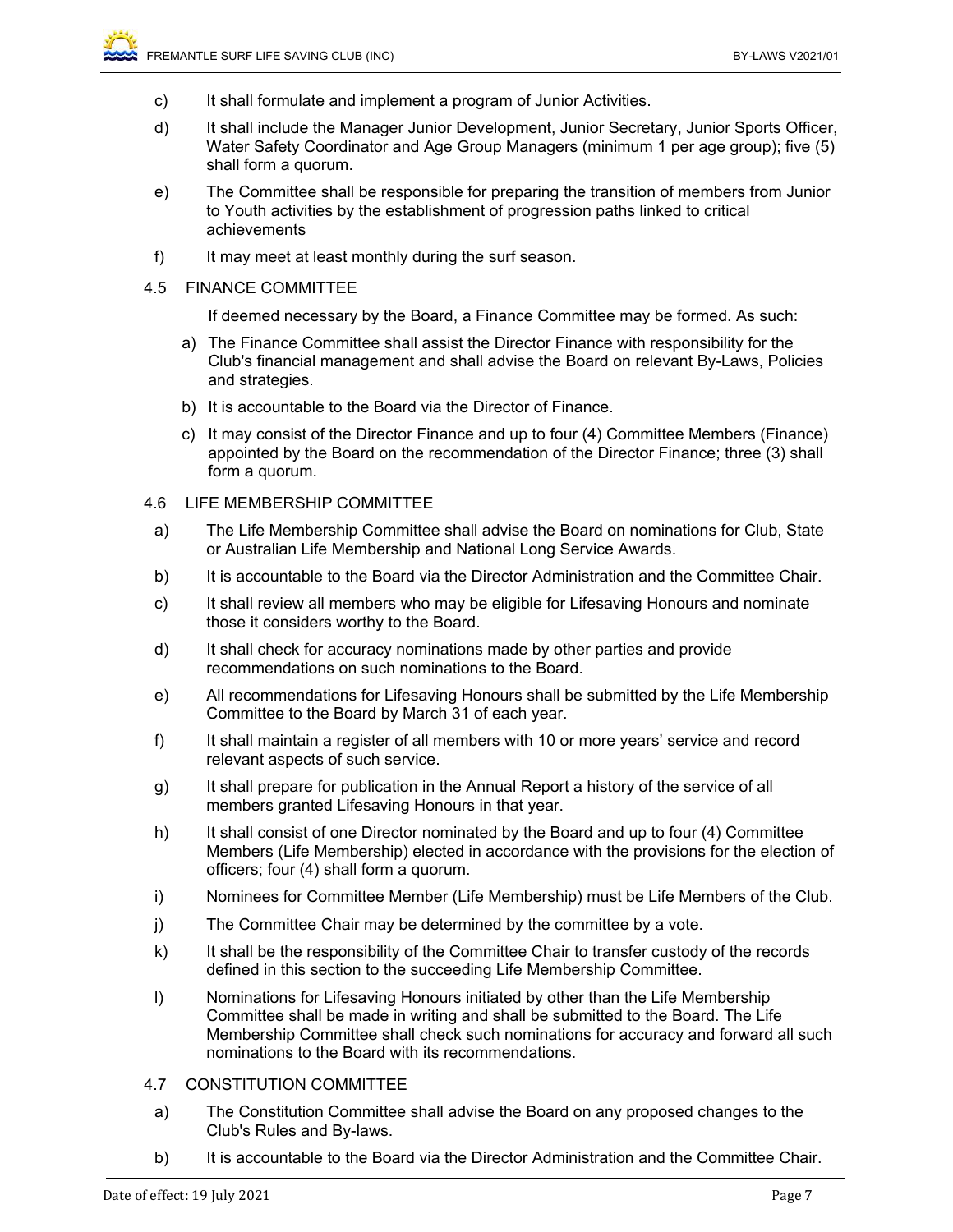- c) It shall review any proposed changes submitted to the Board to ensure all appropriate sections are updated to ensure consistency throughout the Rules and By-Laws.
- d) Any review will be commenced within 7 days immediately following submissions of proposed changes to the Board and completed as soon as practicable.
- e) It shall consist of up to three (3) Committee Members (Constitution); one (1) shall form a quorum.
- f) Committee Members (Constitution) and the Committee Chair will be appointed by the Board.
- 4.8 SOCIAL COMMITTEE
	- a) The Social Committee is responsible for the Club's social activities.
	- b) It is accountable to the Board via the Director Administration and the Manager Social.
	- c) It may consist of the Manager Social, Junior Social Officer, Youth Social Officer and up to five (5) Committee Members (Social); three (3) shall form a quorum.
- d) Committee Members (Social) will be appointed by the Board on the recommendation of the Manager Social.
- e) The Committee will produce a Social Calendar for the new season as soon as practical.
- f) It may meet at least monthly.
- 4.9 MARKETING COMMITTEE
- a) The Marketing Committee is responsible for the Club's marketing and sponsorship activities including the development and implementation of the marketing and sponsorship strategy.
- b) It is accountable to the Board via the Director Finance and the Manager Marketing.
- c) It may consist of the Manager Marketing and up to five (5) Committee Members (Marketing); three (3) shall form a quorum.
- d) Committee Members (Marketing) will be appointed by the Board on the recommendation of the Manager Marketing.
- e) It may meet at least monthly.

## 4.10 HISTORY COMMITTEE

- a) The History Committee is accountable to the Board via the Director Administration and is responsible for the collection, cataloguing and safe keeping of all items of historical importance to the Club.
- b) The Committee Chair may be determined by the committee by a vote.

## **SECTION 5 DUTIES OF DIRECTORS AND OFFICERS**

Detailed position descriptions for each position will be displayed on the club website. In summary:

- 5.1 PRESIDENT
	- a) shall be the chief executive officer and official head of the Club.
	- b) shall be the Chair of Directors and preside at all Board and General Meetings.
	- c) shall maintain order and see that the duties of the other Directors are properly performed
- 5.2 VICE PRESIDENT
	- a) shall be a Board member elected by the Board after the Annual General Meeting.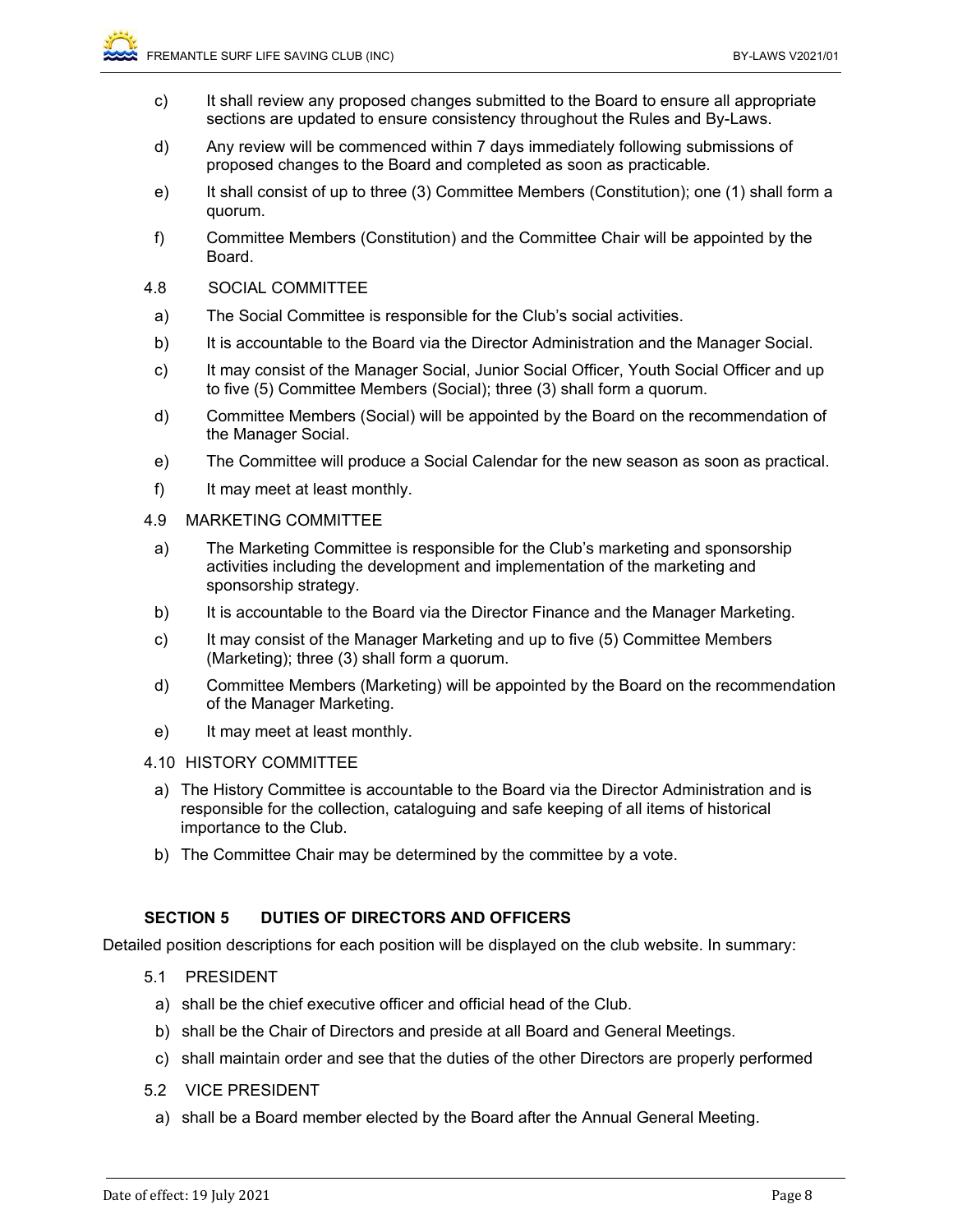- b) shall stand in on the absence or request of the President until the President resumes normal duties.
- 5.3 CLUB CAPTAIN
	- a) shall provide leadership to members in Club activities.
	- b) shall be responsible to the Board for the general wellbeing of members
	- c) shall have jurisdiction over all members in all club activities.
	- d) shall represent the views of members on the Board.
	- e) shall resolve any conflicting operational decisions that may arise between the Club operational areas.
	- f) Shall be responsible for the Leadership Development of the Club.
	- g) Together with the Director Development, shall develop a program to increase youth retention and coordinate the transition of members from Juniors to Youth and from Youth to senior membership.
- 5.4 DIRECTOR FINANCE
	- a) shall be accountable to the Board for the financial administration of the Club including marketing and the preparation of annual budgets.
	- b) shall co-ordinate the provision of an audited statement of the Club's finances for the Annual General Meeting and Annual report
- 5.5 DIRECTOR LIFESAVING AND EDUCATION
	- a) shall be accountable to the Board for Lifesaving and Education activities of the Club
	- b) Shall communicate with and consult the wider community and local councils on the lifesaving services provided by the club
- 5.6 DIRECTOR SURF SPORTS
	- a) shall be accountable to the Board for the Surf Sport activities of the Club.
- 5.7 DIRECTOR DEVELOPMENT
	- a) shall be accountable to the Board for Junior and Youth development and activities
	- b) shall be accountable for development of programs to increase retention of members under 18 years of age and the transition of members from Juniors to Youth to seniors.
- 5.8 DIRECTOR ADMINISTRATION
	- a) Shall be accountable to the Board for the Club's administration, reporting and compliance activities, and for the effective performance of the Club's administrators.
- b) Shall undertake (in conjunction with the Club's administrators) and be accountable for any necessary projects or initiatives to improve overall administration and reporting performance.
- c) Shall be the Club Secretary for the purposes of the *Liquor Control Act 1988*.
- 5.9 BAR MANAGER
	- a) shall be accountable to the Director Administration for the management of the operations of the licensed premises in compliance with the Club's liquor permit.
	- b) Shall be designated the "Approved Manager" of the Club's Liquor Permit.
	- c) Shall hold a current RSA (Responsible Serving of Alcohol) certificate.
	- d) Shall be appointed by the Board on the recommendation of the Director Administration.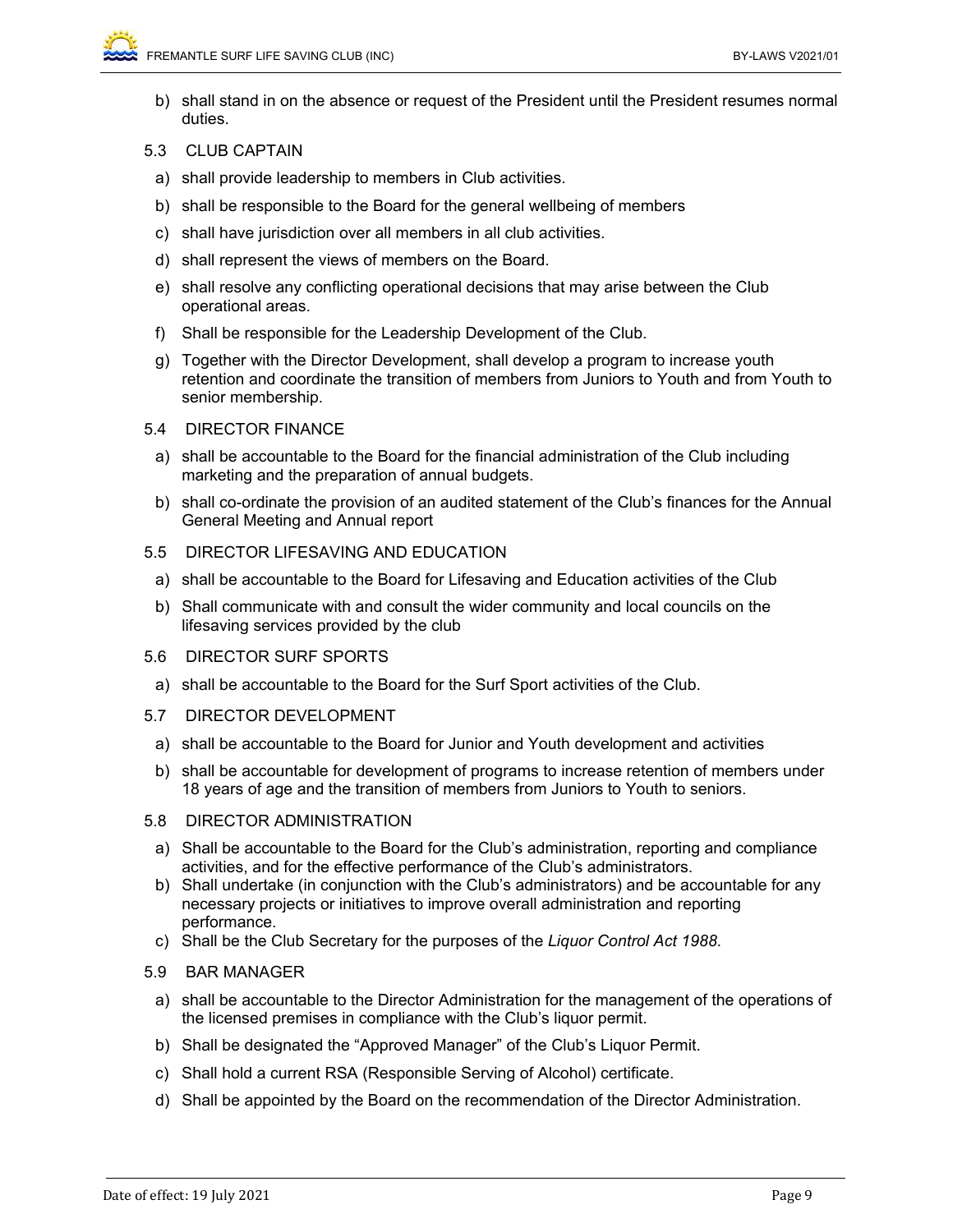#### 5.10 MANAGER JUNIOR DEVELOPMENT

- a) shall be accountable to the Director Development and responsible for co-ordinating all Junior Activities including surf sports skills training and education.
- b) shall be responsible for establishing the Junior Development Committee and providing a program of Junior activities.
- c) Together with the Club Captain and Director Development, shall be responsible for programs designed to increase Junior retention and support transition of members from Juniors to Youth.

#### 5.11 MANAGER YOUTH DEVELOPMENT

- a) shall be accountable to the Director Development and responsible for co-ordinating all Youth activities including surf sports skills training and education.
- b) shall be responsible for establishing the Youth Development Committee and providing a program of Youth activities.
- c) together with the Club Captain and the Director Development, shall be responsible for programs designed to increase Youth retention and coordinate the transition of members from Juniors to Youth and from Youth to Senior members of the club

## 5.12 MANAGER SURF SPORTS

- a) shall be accountable to the Director Surf Sports and responsible for the development and implementation of all surf sports activities at the club.
- b) shall be responsible for establishing the Surf Sports Committee and providing a program of surf sports activities.
- c) shall act as a focal point at operations level for Surf Sports

#### 5.13 MANAGER EDUCATION

- a) shall be accountable to the Director Lifesaving and Education and is responsible for the development and implementation of training programs for the instruction and qualification of Club members in SLSA awards.
- b) shall be responsible for the identification and development of Training Officers and Assessors and ensure that they continue to perform to an acceptable standard.
- c) shall organise the Annual Skills Maintenance checks.

### 5.14 MANAGER LIFESAVING

- a) shall be accountable to the Director Lifesaving and Education for the management of the Lifesaving activities of the Club.
- b) Shall ensure the development and implementation of an annual lifesaving service plan for our beaches in conjunction with SLSWA and City of Fremantle.
- c) shall be responsible for ensuring that the duties of the Lifesaving Officers are properly performed.

#### 5.15 LIFESAVING AND EDUCATION SECRETARY

- a) shall assist the Manager Education and Manager Lifesaving with the Club's lifesaving administration and reporting
- b) shall take the minutes of the Lifesaving and Education Committee meetings.
- 5.16 PATROL OFFICER
	- a) shall be accountable to the Manager Lifesaving and responsible for the administration of Lifesaving Patrols including rosters, recording significant events and individual patrol hours and preparing reports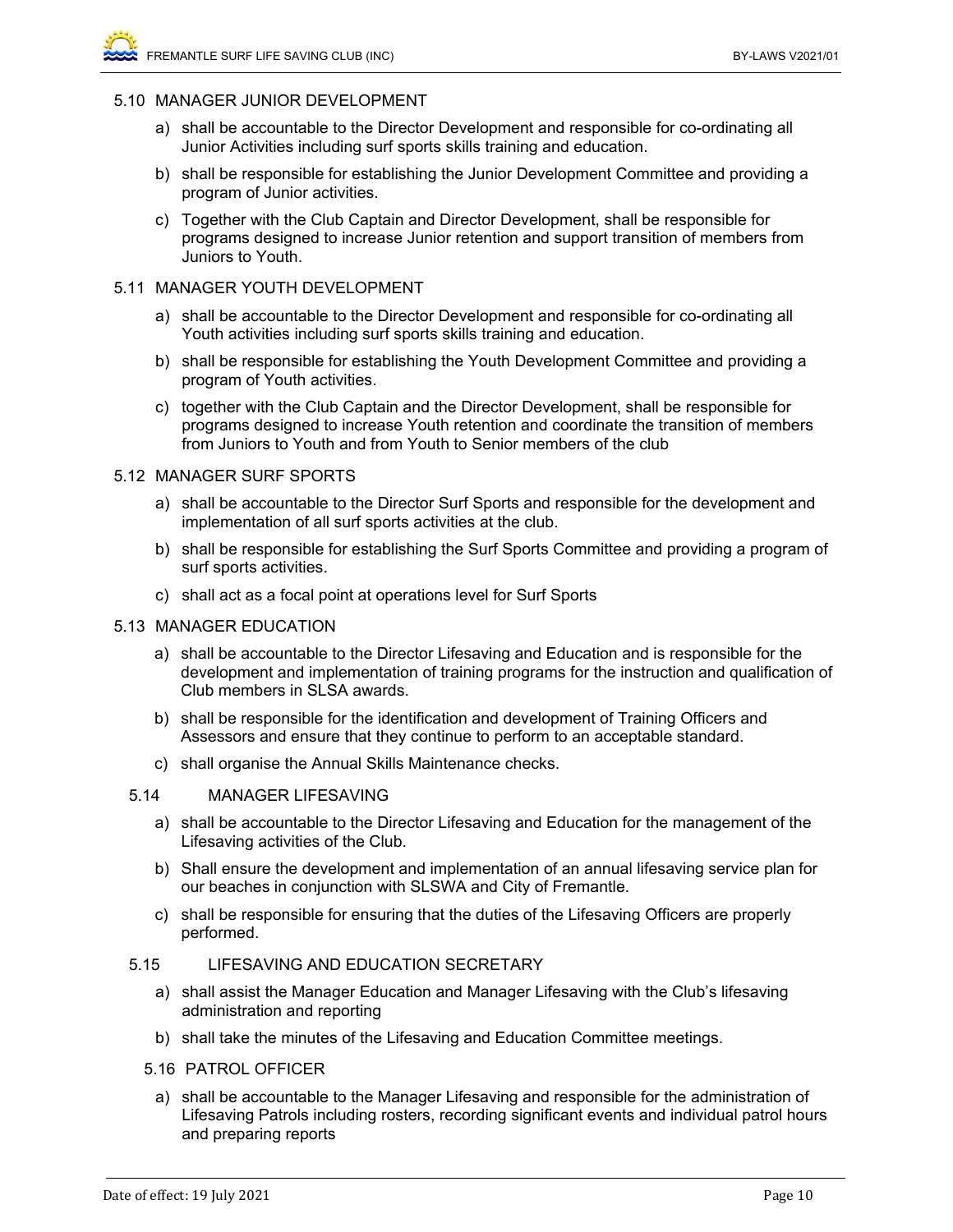- b) shall be responsible for the ongoing development of the lifesaving knowledge and skills of Patrol Captains and that they continue to perform to an acceptable standard
- c) responsible for ensuring the compilation of patrol penalties (hours down) for any patrol member.
- 5.17 FIRST AID OFFICER
	- a) shall be accountable to the Manager Lifesaving and responsible for the efficient operation and upkeep of the First Aid Room.
	- b) shall ensure that all cases are properly recorded in the first aid and incident record books.
	- c) shall compile a monthly summary of first aid and incident cases for the Lifesaving and Education Committee.
	- d) May on request, in conjunction with the Manager Education, be responsible for the education of Club members in first aid.
- 5.18 IRB & RWC OFFICER
	- a) shall be accountable to the Manager Lifesaving and responsible for the effective use of the Club's IRB's and RWC's.
	- b) shall in conjunction with the Manager Education, be responsible for the instruction of members for the Association Awards.
	- c) shall be responsible for the maintenance of the Club's IRB's, RWC's and associated equipment.
- 5.19 VEHICLE OFFICER
- a) shall be accountable to the Manager Lifesaving and responsible for the effective use of the Club's Motor Vehicles - 4WD's and ATV's.
- b) shall in conjunction with the Manager Education, be responsible for the instruction of members for the Association Awards.
- c) shall be responsible for the maintenance of the Club's 4WD's and ATV's.

#### 5.20 RADIO OFFICER

- a) shall be accountable to the Manager Lifesaving for the effective use of the Club radios.
- b) shall be responsible for the maintenance of the Club radios and associated equipment.
- c) shall, in conjunction with the Manager Education, be responsible for the instruction of members for the Association Radio Awards.

#### 5.21 DRONE OFFICER

- a) shall be accountable to the Manager Lifesaving for the effective use of the Club drones.
- b) shall be responsible for the maintenance of the Club drones and associated equipment.
- c) shall, in conjunction with the Manager Education, be responsible for the instruction of members for the Association Awards.

#### 5.22 SURF SPORTS SECRETARY

a) shall assist the Manager Surf Sports with the Club's surf sports administration.

#### 5.23 SURF SPORTS CAPTAINS

Shall be accountable to the Manager Surf Sports and shall be responsible for:

- a) maintenance of Club equipment associated with their competition discipline.
- b) training and development of members within their discipline and the coordination of this with other area captains to allow training for multi-discipline events.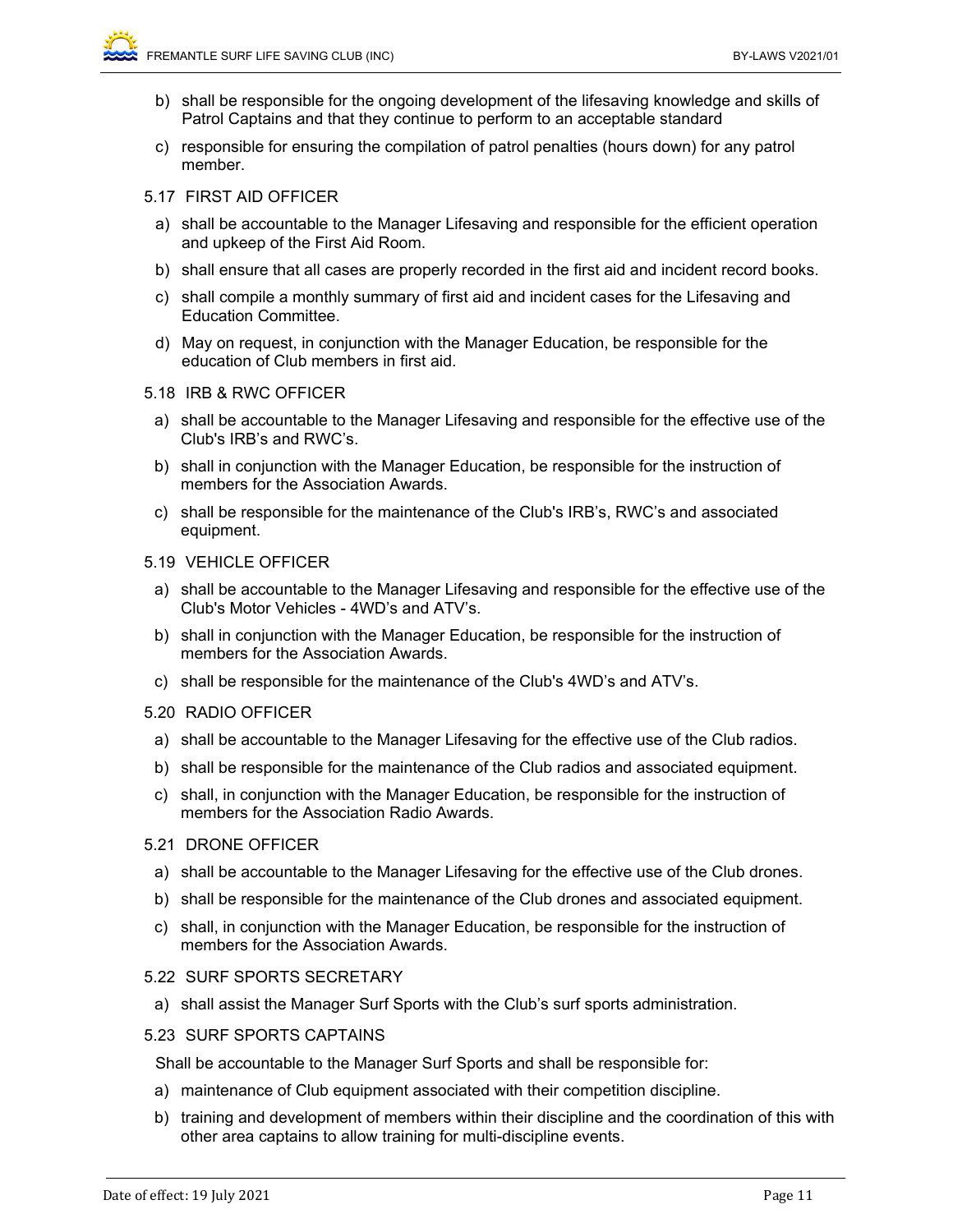- c) selection of members, in consultation with coaches, within their discipline to represent the Club in interclub surf sports.
- d) organisation of Club events within their discipline in conjunction with the Carnival Officer.
- e) identifying the need for new equipment and maintenance of existing Club equipment associated with their competition discipline (as approved by Director Surf Sports and within budget approved by the Board)
- 5.24 CARNIVAL OFFICER
	- a) shall be responsible to Manager Surf Sports for the organisation of surf sports events.

## 5.25 MASTERS SPORTS OFFICER

- a) shall be responsible to Manager Surf Sports for the organisation of Masters' surf sports activities.
- 5.26 YOUTH SPORTS OFFICER
- a) shall be responsible to Manager Surf Sports for the organisation of Youth surf sports activities.
- 5.27 JUNIOR SPORTS OFFICER
	- a) shall be responsible to Manager Surf Sports for the organisation of Junior surf sports activities.
- 5.28 COACHING PERFORMANCE OFFICER
	- a) shall be responsible to Manager Surf Sports for the organisation of surf sports coaching and development activities.
- 5.29 YOUTH OFFICER
	- a) shall be accountable to the Manager Youth Development and responsible for co-ordinating Youth activities in conjunction with other relevant officers.
	- b) shall be responsible for the general wellbeing of the Club's Youth members.
	- c) shall assist with a program of events for the Youth members in conjunction with other Club activities.
	- d) shall advocate for youth members at the Social Committee and the Youth Development **Committee**
	- e) Manage the organisation and conduct of activities for Youth members

## 5.30 JUNIOR SOCIAL OFFICER

The Junior Social Officer shall be appointed by the Director Development on the recommendation of the Manager Junior Development and shall be responsible for:

- a) organisation of social activities for Junior Members.
- b) representing the social requests of junior members at the Social Committee and the Junior Development Committee
- c) manage the organisation and conduct of social activities for Junior members
- 5.31 AGE GROUP MANAGERS
	- a) Age Group Managers must have an Age Group Manager Certificate and shall be appointed by the Director Development on the recommendation of the Manager Junior Development.
	- b) They shall be accountable to the Manager Junior Development and responsible for managing one (or more) of the Junior Age groups
	- c) SLSWA Member Screening policy applies.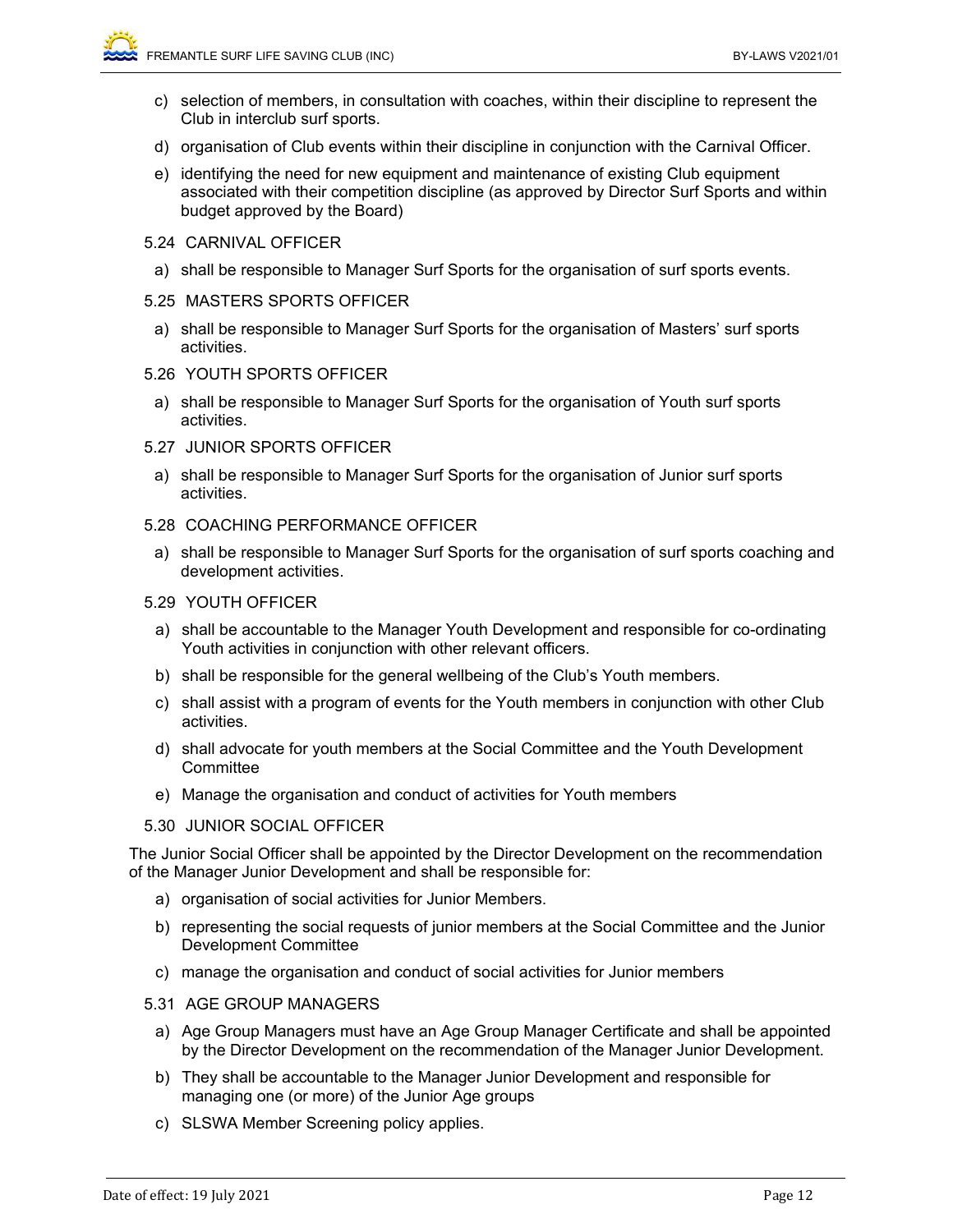## **SECTION 6 APPOINTMENT AND DUTIES OF OTHER POSITION HOLDERS**

#### 6.1 PATROL CAPTAINS

Patrol Captains shall be appointed by the Director Lifesaving & Education on the recommendation of the Lifesaving and Education Committee, shall be accountable to the Patrol Officer and responsible for:

- a) operation of a nominated Patrol while on active duty in accordance with the Lifesaving Agreement.
- b) training and development of members within their Patrol.
- c) correct completion of the Patrol Log and Incident Log during their rostered Patrol.
- d) reporting of broken, unusable, or missing Patrol equipment.
- e) recommendations for improvements in the Patrol System.

## 6.2 ASSISTANT OFFICERS AND VICE CAPTAINS

Assistant Officers and Vice Captains may be appointed by the Board on the recommendation of the relevant Manager for any Club position, and shall:

- a) assist the relevant office bearer as required.
- b) in the absence of that office bearer, have all the duties and powers of that Club office bearer.
- 6.3 PROJECT MANAGERS

Project Managers may be appointed by the Board to be accountable to a relevant Club Committee for particular projects that need to be undertaken, and shall:

- a) submit regular reports to the relevant Committee and shall keep adequate records of the project.
- b) ensure that projects are carried out in an efficient and timely manner.
- c) ensure that projects are fully closed out, especially in respect of outstanding monies.
- 6.4 CLUB ADMINISTRATION OFFICERS

Club Administration Officers are paid positions appointed by the Board and accountable to the Director Administration. The position description and remuneration package shall be decided by the Board.

## **SECTION 7 MEETINGS**

- 7.1 ORDER OF BUSINESS FOR MEETINGS
	- a) BOARD
		- i. Opening and apologies
		- ii. Confirmation of minutes from previous meeting
		- iii. Business arising out of previous minutes of meeting
		- iv. Correspondence
		- v. Officer's reports
		- vi. Membership applications
		- vii. Special Business (including adoption of By-Laws)
		- viii. General Business
	- b) GENERAL MEETINGS
		- i. Opening and apologies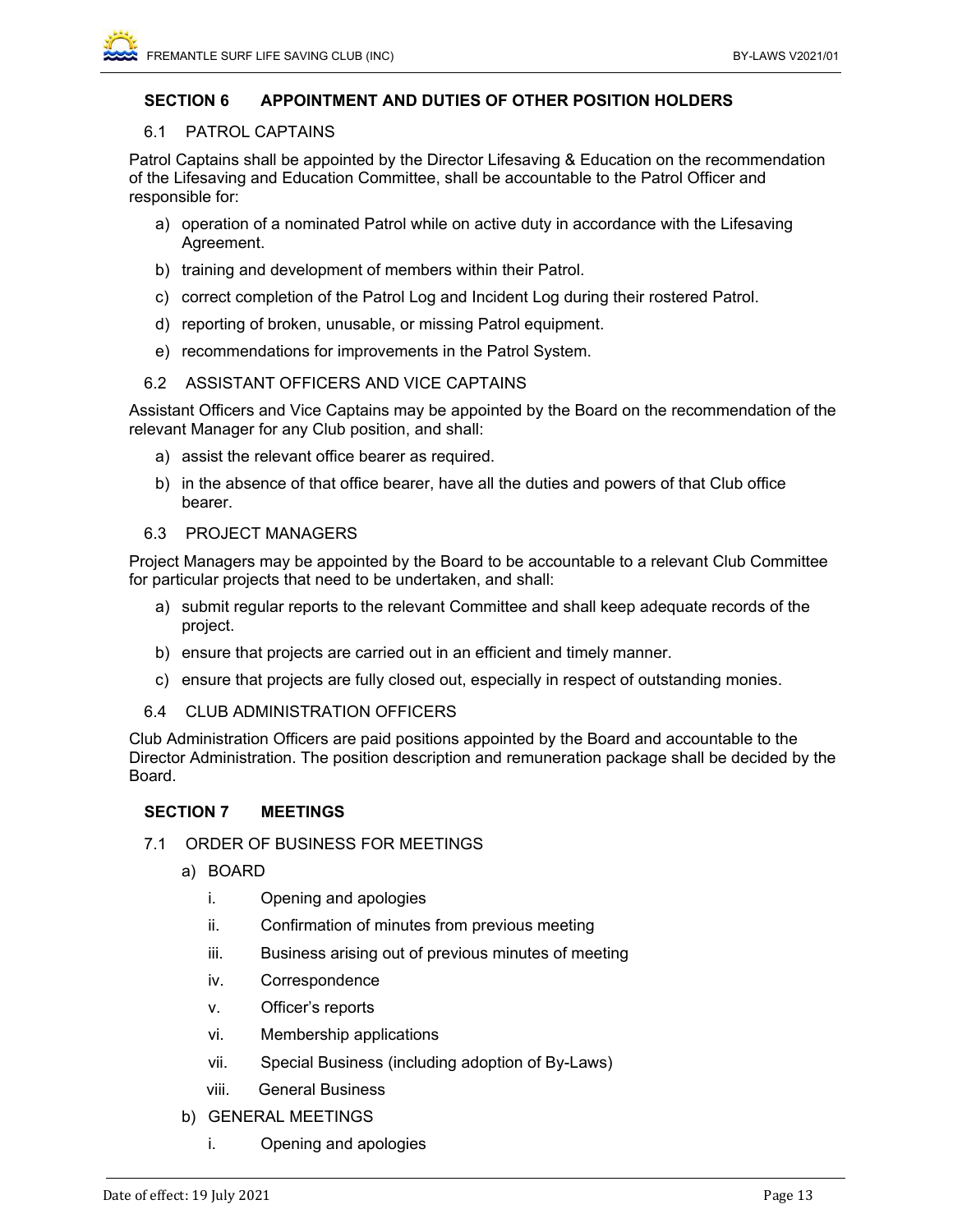- ii. Confirmation of minutes of the previous General meeting
- iii. Business arising out of minutes of the previous General meeting
- iv. Officer's reports
- v. Special Business
- vi. Correspondence
- vii. General Business
- c) ANNUAL GENERAL MEETING
	- i. Opening and apologies
	- ii. Confirmation of minutes of the previous General meeting
	- iii. Business arising out of minutes of the previous General meeting
	- iv. Presentation of the Annual Report and Annual Financial Statement
	- v. Election of Officers
	- vi. Notices of motion to amend the Constitution
	- vii. Special Business
	- viii. Correspondence directed to the meeting
	- ix. General Business

#### 7.2 MINUTES OF MEETINGS

- a) Minutes of the Board and Club General meetings shall be issued to the Club Administration Officer for filing within seven (7) days following the Board's acceptance of the minutes.
- b) Minutes of General Meetings will be made available to club members by the Club Administration Officer on request.
- c) Minutes of all Club meetings shall be signed as true and correct by the presiding member after the minutes are confirmed.
- 7.3 GENERAL
- a) OHS issues/incidents shall be an agenda item at all Club Meetings

#### **SECTION 8 DELETED**

#### **SECTION 9 SPONSORSHIP AND DONATIONS**

9.1 DONATIONS TO THE CLUB

If any person or body provides a donation to the Club, being a straightforward gift of cash or kind, the proceeds will go directly into the general funds of the Club, to be disseminated by resolution of the Board. As a donation requires no service or obligation in return, the donation shall be GST exempt.

#### 9.2 SPONSORSHIP OF THE CLUB

If any person or body provides general sponsorship to the Club, the proceeds of the sponsorship will go into the general funds of the Club, or as determined by the Board.

## 9.3 SPONSORSHIP OF A SECTION

In this sub clause "section" is defined as a discreet group within the Club as agreed by the Board.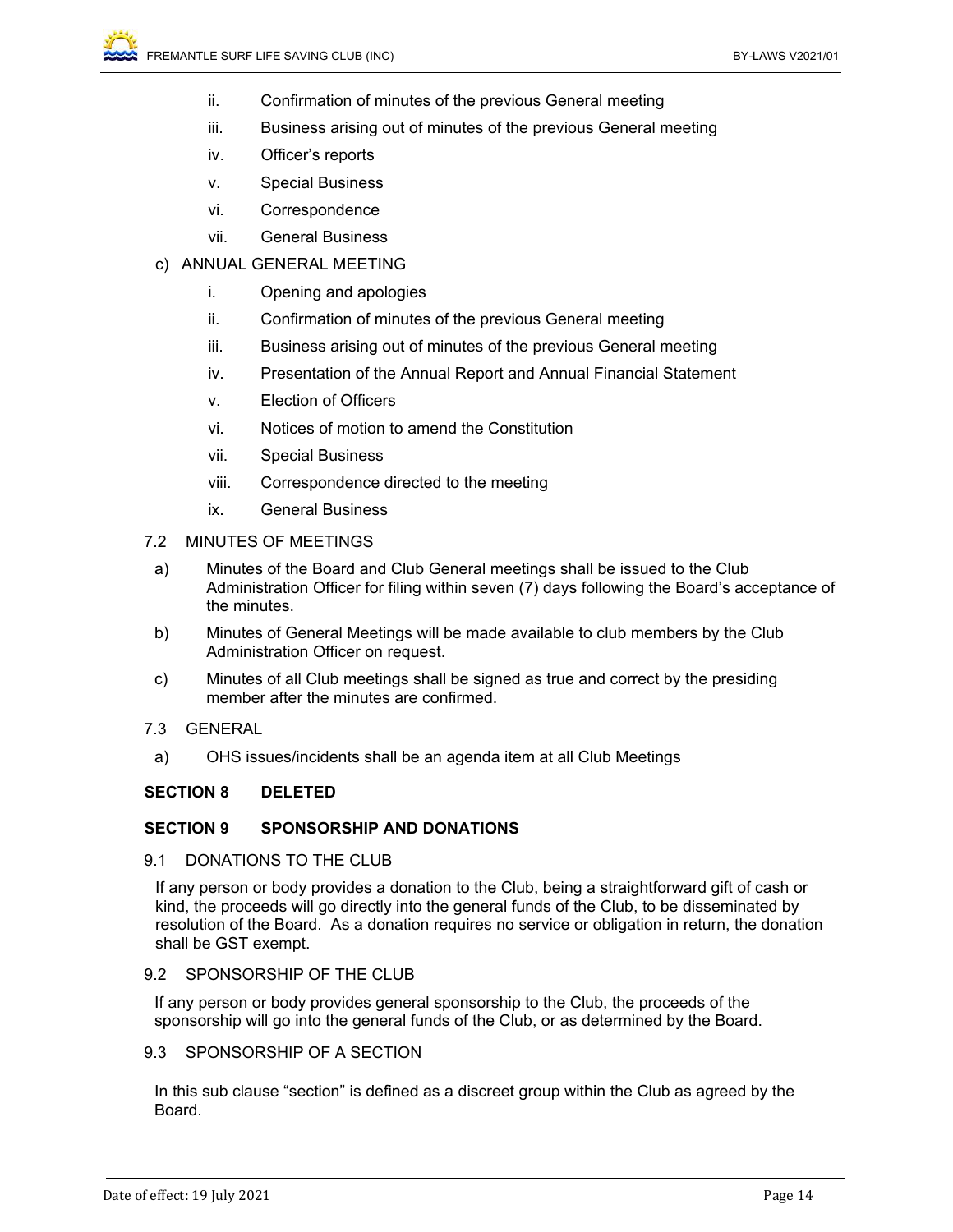- a) If any person or body provides sponsorship to the Club but directs that the proceeds are to go to a Section of the Club, the proceeds of the sponsorship will go towards that Section.
- b) If the sponsoring person or body requires that the Club provide some service or perform some obligation as a condition to providing the proceeds of the sponsorship, the Club will be reimbursed from the proceeds of the sponsorship as to the value of the service or obligation to be performed by the Club before any proceeds of the sponsorship go towards the relevant Section.
- c) The Board may determine the value of the service or obligation to be performed by the Club.
- d) Any proceeds of sponsorship directed towards any Section will remain within the Section and may not be transferred across Sections except with the consent of the Board.
- 9.4 SPONSORSHIP OF A MEMBER

In this sub clause, "member" includes an individual member, members or a team of members.

- a) If any person or body provides sponsorship to the Club but directs that the proceeds are to go to a member, the proceeds of the sponsorship will go towards the Section the member is in and:
	- i. if the proceeds are money, the money will go into the budget of the Section and will be applied by the Section Captain for the purpose of bettering the member as a surf competitor; or
	- ii. if the proceeds are equipment, the equipment will become Club Equipment of the Section to be allocated to the respective members.
- b) If the sponsoring person or body requires that the Club provide some service or perform some obligation as a condition to providing the proceeds of the sponsorship, the Club will be reimbursed from the proceeds of the sponsorship as to the value of the service or obligation to be performed by the Club before any proceeds of the sponsorship go towards the member.
- c) The Board may determine the value of the service or obligation to be performed by the Club.

## **SECTION 10 FUNDRAISING**

10.1 FUNDRAISING

 In this clause "Club Activity" means any activity that the Board resolves to be a "Club Activity" from time to time.

- a) In this clause "fundraising activity" means any:
	- i. money-raising activity which utilises the name of the Club or its goodwill; or
	- ii. activity which secures benefits (whether pecuniary or otherwise) for any member/s of the Club which utilises the name of the Club or its goodwill, conducted by a member/s which for the purpose(s) of any member/s.
	- iii. performing or participating in any Club Activity; and/or
	- iv. performing or participating in any Surf Lifesaving Event; and
- b) Any member/s who wish to conduct fundraising activities must obtain the prior approval of the Board before doing so.
- c) No individual member may benefit from fundraising that has been directed to a specific area within the club (e.g. a member may not utilise funds directed toward the beach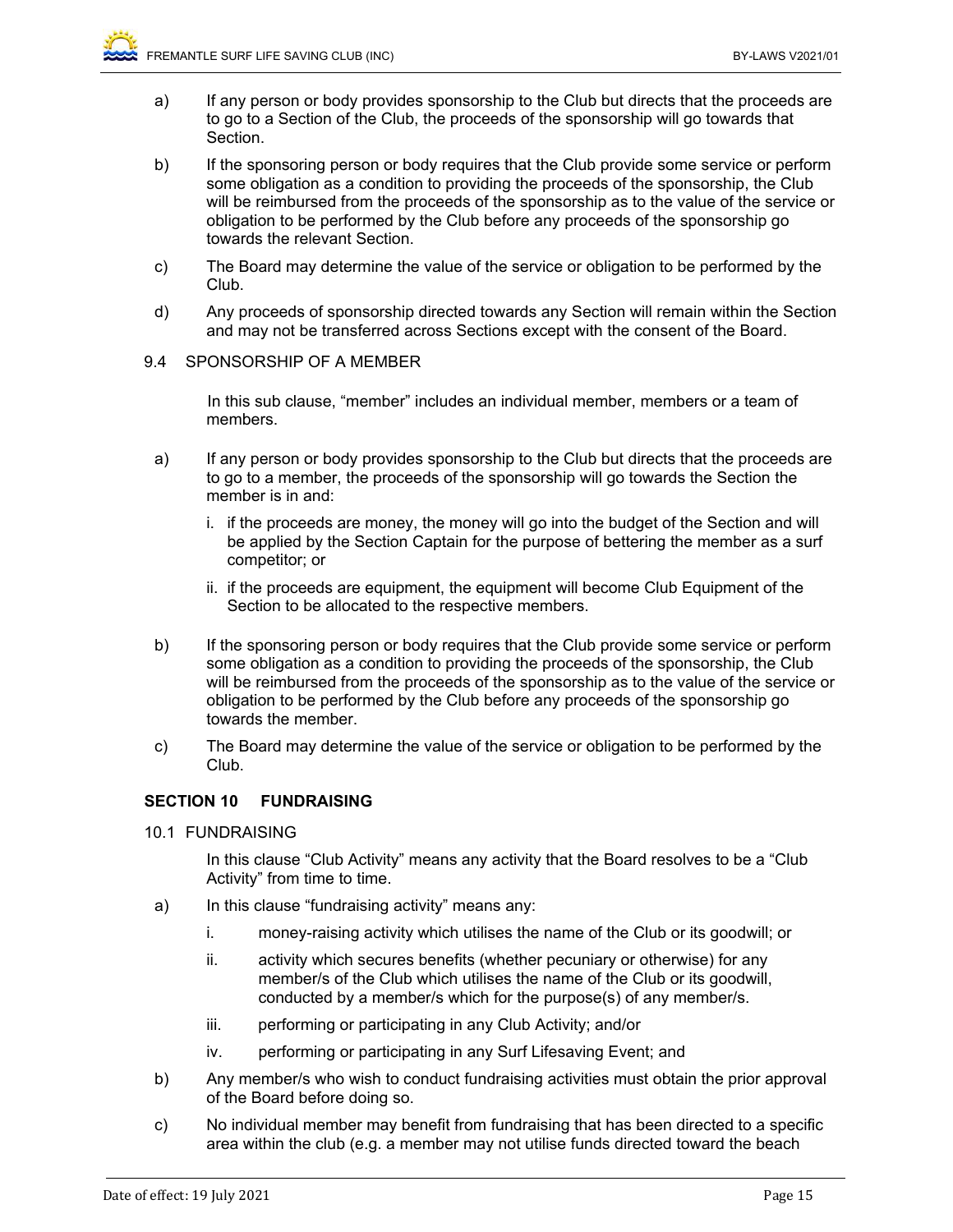arena for their own personal use such as competition fees or personal training equipment specific to that individual)

- d) Any fundraising activity, whether SLSWA/SLSA sanctioned activity (e.g. Street Appeal), Club initiated (e.g. Fremantle Ocean Classic), or member/s originated, must be controlled by the Manager Marketing and have Board approval. A full itemised list of proposed expenses and expected return to the club should be provided by the member/s proposing the fundraising activity on submission of the activity proposal.
- e) The member in charge or responsible for conducting the fundraising activity ("the Member in Charge") must submit a proposal to conduct fundraising activities to the Manager Marketing for presentation to the Board. The proposal must include the following details:
	- i. who will be conducting the fundraising activities and who is interested in participating.
	- ii. what the funds are to be used for specifically (e.g. maintenance of existing equipment, purchase of new equipment, transport costs to Aussies etc); and
	- iii. what club facilities are intended to be used in performing the fundraising activities.
- f) If permission is granted by the Board to conduct or perform a fundraising activity and on terms prescribed by the Board, the Member in Charge must as soon as practicable call for participants in the fundraising activity via Club communication channels, providing his/her name and contact details as a point of contact.
- g) Any member or members who wish to be involved in any fundraising activity which has been notified as above must contact the Member in Charge to register their participation.
- h) The Member in Charge must provide all funds raised from any fundraising activity to the Club Administration Officer within 7 days of the end of the fundraising activity.
- i) The Club Administration Officer must keep a separate account of the above funds and provide details of the amount of funds in this account to the Manager Marketing and Director Finance for reporting to Board.
- j) The Member in Charge must provide a written list of all participants in the fundraising activity, including details of the extent of each participant's contribution, to the Manager Marketing within 14 days of the end of the fund-raising activity.
- k) When called upon by the Board, the Manager Marketing must put forward a proposal to the Board, or a sub-committee as appointed by the Board ("the Sub-Committee") which sets out how the funds are to be distributed and for whose benefit the funds should be distributed.
- l) Where any funds raised from any fund-raising activity are to be applied exclusively for the benefit of members in any one section of the Club, the Manager Marketing must first consult with the relevant Sectional Captain who must give his/her consent or objection to the application of the funds.
- m) The Manager Marketing must provide the consent or objection of the relevant Sectional Captain to the Board or Sub-Committee upon the Board or Sub-Committee deciding how the funds are to be applied.
- n) A decision as to how the funds are to be applied made be appealed to the Board by an aggrieved member within 7 days of the decision.
- o) The decision of the Board is final.

## 10.2 ADVERTISING

a) All advertising proposals must be approved by the Manager Marketing or Director Finance before being made public.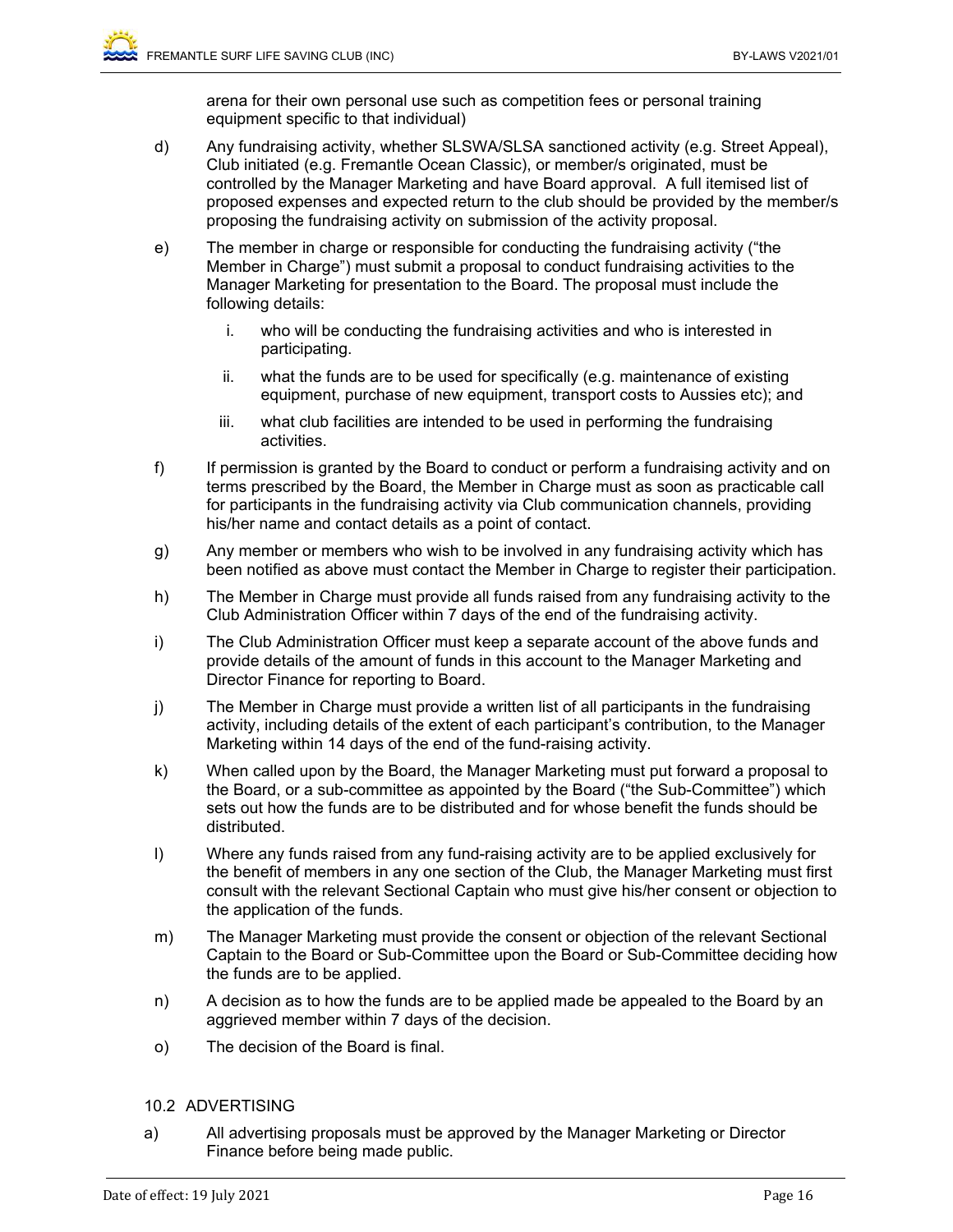- b) Wherever possible, the Manager Marketing, or Director Finance should be the signatory of any funding/sponsorship or prize money requests.
- c) Any advertising or signage must adhere to SLSWA/SLSA and Club guidelines regarding probity/sanctioned products.
- d) A register of all advertising/sponsorship/donations/media coverage will be maintained and upheld by the Manager Marketing and/or marketing committee.

External signage on club premises will be controlled by the Marketing Committee with a limited selection of sizes for signage available for purchase on a 12 month basis.

e) The sign will be provided, installed and maintained by the advertiser and be in addition to any advertising rate paid for said signage.

## **SECTION 11 DISCIPLINE**

- a) Any member suspended through the season shall lose all rights to any trophies won during that season.
- b) It shall be the responsibility of all members to comply with any reasonable request made by an Officer of the Club
- c) Club, inclusive of the SLSA Code of Conduct Policy 6.5 rules should be applied.

## **SECTION 12 PATROLS**

- 12.1 PATROL OBLIGATIONS
- a) The Club contracts with Surf Lifesaving Western Australia Incorporated and the City of Fremantle to patrol Fremantle beaches as described at prescribed times and dates on Saturday, Sunday and public holidays as laid down in the Lifesaving Agreement.
- b) All Active and Active Reserve members must perform patrol duties as listed in the annual patrol roster.
- c) Active and Cadet members will be entitled to a free uniform and cap on completion of their Bronze Medallion or Surf Rescue Certificate. All patrol members will be entitled to one free uniform. If uniforms are lost, then replacements can be purchased at the clothing store.
- d) Patrol members shall report to the Patrol Captain thirty (30) minutes prior to the start of their rostered patrol.
- e) Patrol members shall be signed on to the Patrol Log by the Patrol Captain or delegate at the start of each patrol and will be signed off by the Patrol Captain at the end.
- f) It is the responsibility of each Patrol member to arrange a proxy member of equal status when unable to attend patrols for any reason.
- g) Any member with justifiable reason who is unable to attend a rostered patrol must notify the Patrol Captain or Patrol Officer at least 24 hours prior to the start of patrol. A member who cannot fulfil patrol duties for an extended period (i.e. three or more consecutive patrols in the season), may be required to apply in writing to the Lifesaving and Education Committee for a leave of absence prior to such absences commencing. The leave of absence will not waive any State requirements in regard to patrol hours performed to qualify for surf sports competition.
- h) Members making up hours in arrears must do so at either the start or end of a rostered patrol period so as to assist in the setting up or clearing away of patrol gear.
- i) The first patrol on duty each day shall ensure that all patrol equipment is placed in the appropriate position on the beach in accordance with the Lifesaving Agreement.
- j) The last patrol on duty each day shall sweep out the gear shed and ensure that all patrol equipment is returned to the clubrooms, washed if appropriate and correctly stored.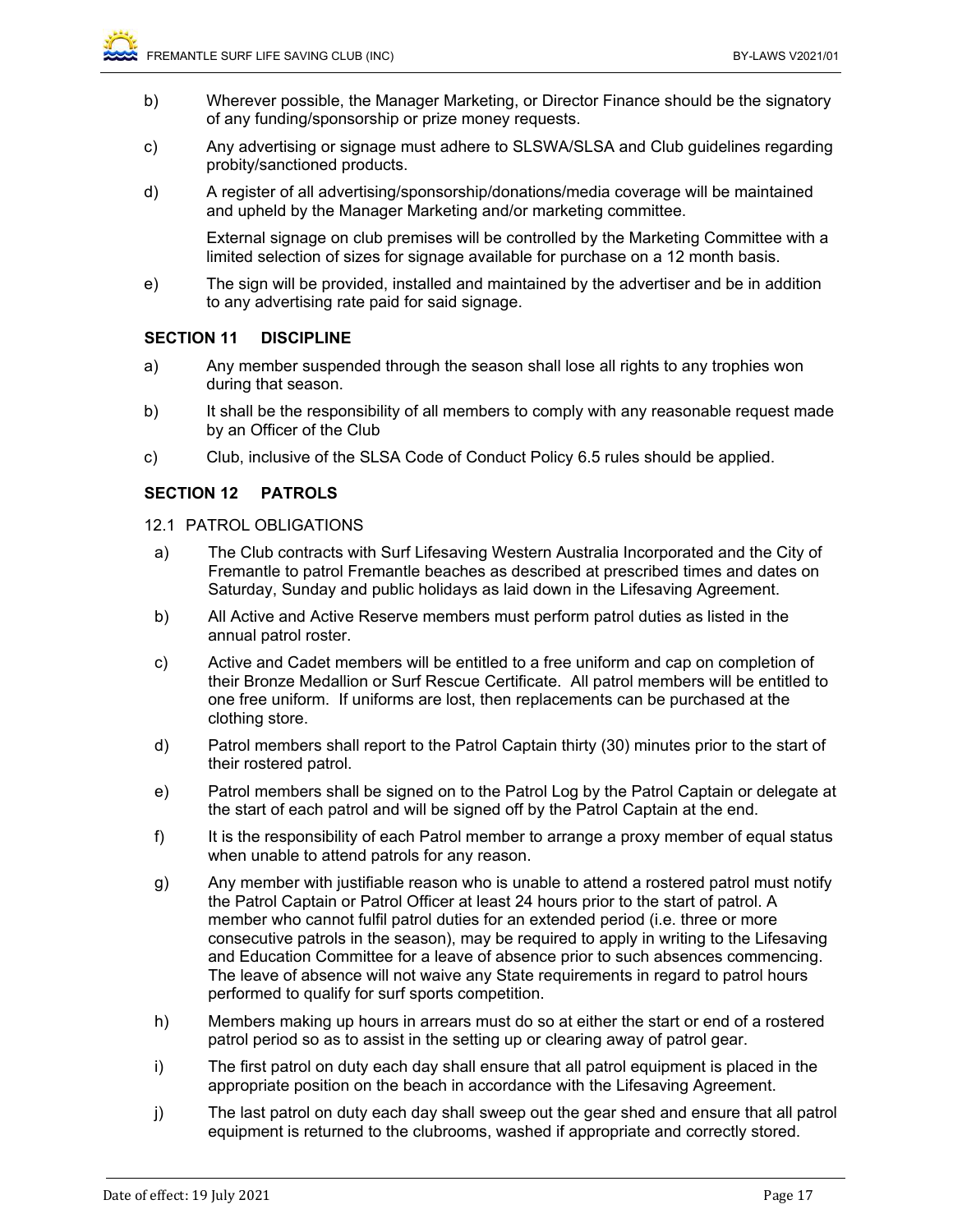- k) Patrol members are under the direction and control of the Patrol Captain at all times whilst on Patrol.
- l) Patrol members shall immediately report any damage to equipment to the Patrol Captain. The Patrol Captain shall ensure that all damage is recorded in the appropriate log(s), and that the Patrol Officer is informed.
- m) The Patrol Captain on active duty will retain control of the beach until such time as they have completed a handover to the incoming Patrol Captain updating them on the day's activities and alerts or have signed off for the day.

## 12.2 SERVICE HOURS

- a) Active and Award members shall be personally responsible for the fulfilment of at least 20 service hours during the patrol year. The following types of service will be considered to meet the requirements for service hours:
	- i. patrol hours incurred during rostered or voluntary patrols for the Club;
	- ii. voluntary patrol at other surf lifesaving clubs;
	- iii. substituting for another member on a rostered Club patrol;
	- iv. providing water safety for Club events;
	- v. providing water safety or first aid at SLSWA sanctioned surf sports carnivals;
	- vi. acting as a qualified Age Group Manager during Junior activities;
	- vii. providing surf sports coaching as a qualified development or performance Surf Sports coach;
	- viii. providing lifesaving education training to SRC, Bronze Medallion and higher awards as a qualified Trainer.
	- ix. acting as a qualified official at SLSWA sanctioned surf sports carnivals.
- b) Patrol hours covered by a substitute shall not count towards the member's personal commitment of 20 service hours.
- c) It is each individual's responsibility to ensure their hours are recorded accurately if they are performing water safety at carnivals, or patrol at another surf lifesaving club.
- d) Providing water safety or first aid services to non-Club bodies will be recorded, but not count towards the personal commitment of 20 service hours.
- 12.3 PATROL PENALTIES
- a) Patrol members who fail to attend a rostered patrol without reasonable excuse or arranging a substitute shall be placed "Down Hours" and required to make up those Patrol hours. Members Down Hours must be made up from the start or end of a Patrol. Such members may be prevented from competing until all hours have been made up.
- b) Patrol members who fail to attend, or arrive late at a rostered patrol, without giving prior notice or arranging a proxy, will be listed as down hours. Where a rostered member has arranged a proxy who subsequently fails to attend, the rostered member shall be liable unless the Patrol Captain has been advised prior to the patrol of inability to attend by the proxy who states a reason deemed valid by the Patrol Captain.
- c) Any member holding the Bronze Medallion award who is down hours or who does not fulfil at least 20 service hours in accordance with these conditions shall forfeit their right to any Club Championship trophy or annual award trophy in that year and may be required to reapply for their membership with higher fees in the following year. The service hours requirement for Club Championship trophies does not apply to holders of the Surf Rescue Certificate award who are under 15 years of age.
- d) Members who accumulate more than eight hours (two rostered patrols) down may have their membership privileges suspended. Members so suspended may appeal against such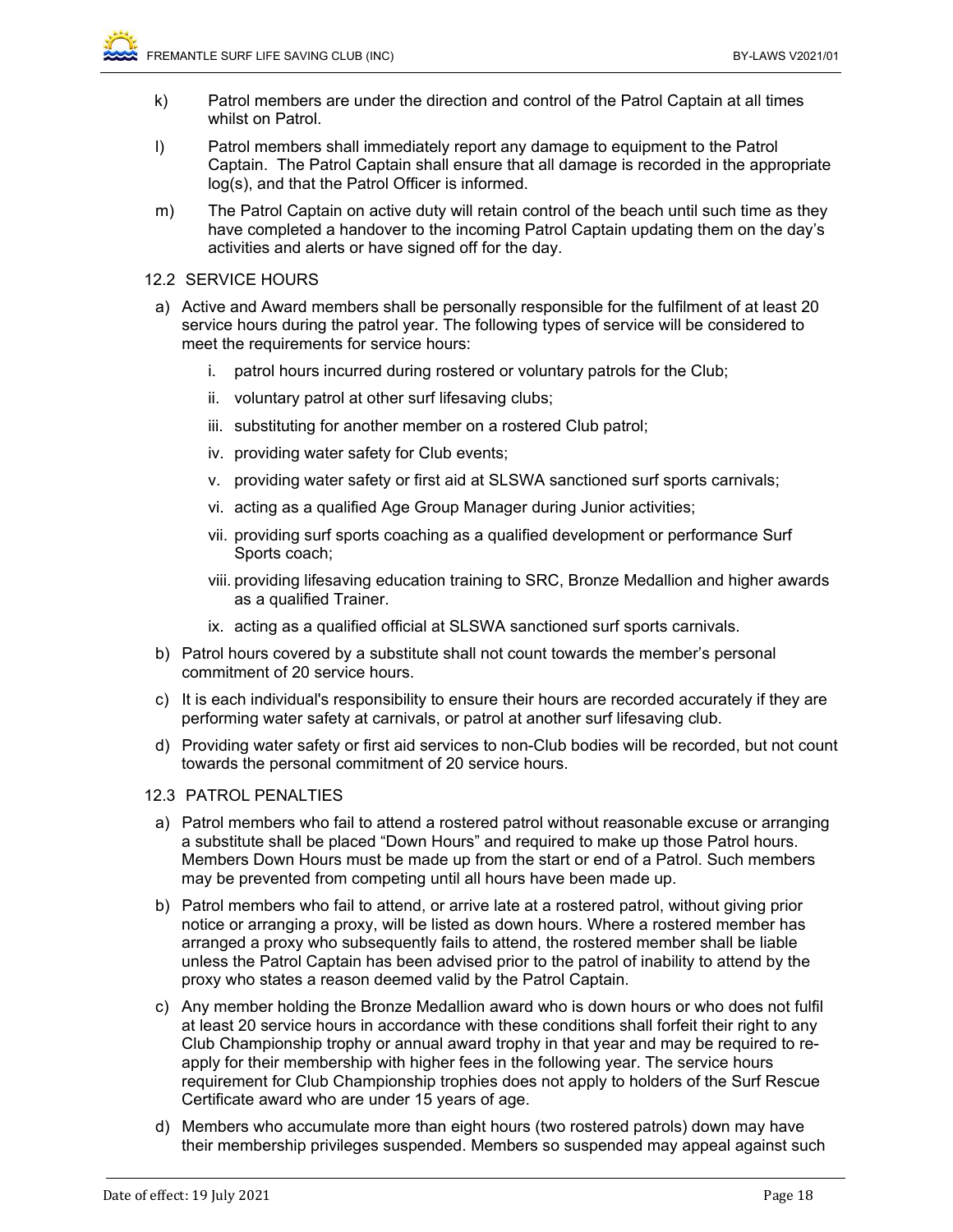suspension to the Lifesaving and Education Committee in the first instance and finally to the Board.

e) A member may appeal a "down hours" or "20 service hours compliance" decision at the end of the season. Such appeals will only be upheld in exceptional circumstances.

Exceptional circumstances may include, but are not limited to:

- i. Extended absences due to sickness or unforeseen work-related absences away from Perth.
- ii. Unforeseen circumstances which result in missing part or whole of patrol on the last weekend of patrol, and hence having no opportunity to make up hours.

## 12.4 USE OF RESCUE EQUIPMENT

- a) The use of Club rescue equipment will be as determined by the Manager Education, the Manager Lifesaving, Club Captain or Patrol Captain.
- b) A member may only use a Club rescue equipment in the following circumstances:
	- i. at times designated as an official class or training session for an Award and under the supervision of an instructor or coach;
	- ii. during a patrol and with the express permission of the Manager Lifesaving, Club Captain, Patrol Officer or Patrol Captain, provided that there is always sufficient rescue equipment on the beach for patrol duties and no rescue equipment is taken out of the Patrol area;
	- iii. to provide water safety; or
	- iv. to perform a rescue.

## **SECTION 13 SURF SPORTS**

- 13.1 INTERCLUB COMPETITION
- a) A member who wishes to participate in an Interclub competition or Championship when they are in arrears of patrol hours at the time of closing nominations for that competition shall do so only with authorisation of the Director Surf Sports or Club Captain.
- 13.2 INTRA-CLUB COMPETITION
- b) Active, Active Reserve, Cadet, Junior, Long Service and Life Members are the only classes of membership eligible for entry in Club competitions.
- c) The Club may conduct regular handicap points events for the following events:
	- i. Surf Race
	- ii. Beach Sprint
	- iii. Beach Flags
	- iv. Single Ski
	- v. Surf Board.
- d) The Club may conduct Open Male and Open Female endurance events.

## 13.3 MASTERS

- a) Masters shall be over 30 years of age as at 30 September.
- 13.4 CLUB CHAMPIONSHIP AND TROPHY EVENTS
	- a) The Surf Sports Committee shall define Club Championship and Trophy events for members over 13 years of age as defined in item d).
	- b) The Junior Development Committee shall determine Club Championship events and Trophies for the Junior Activity age categories.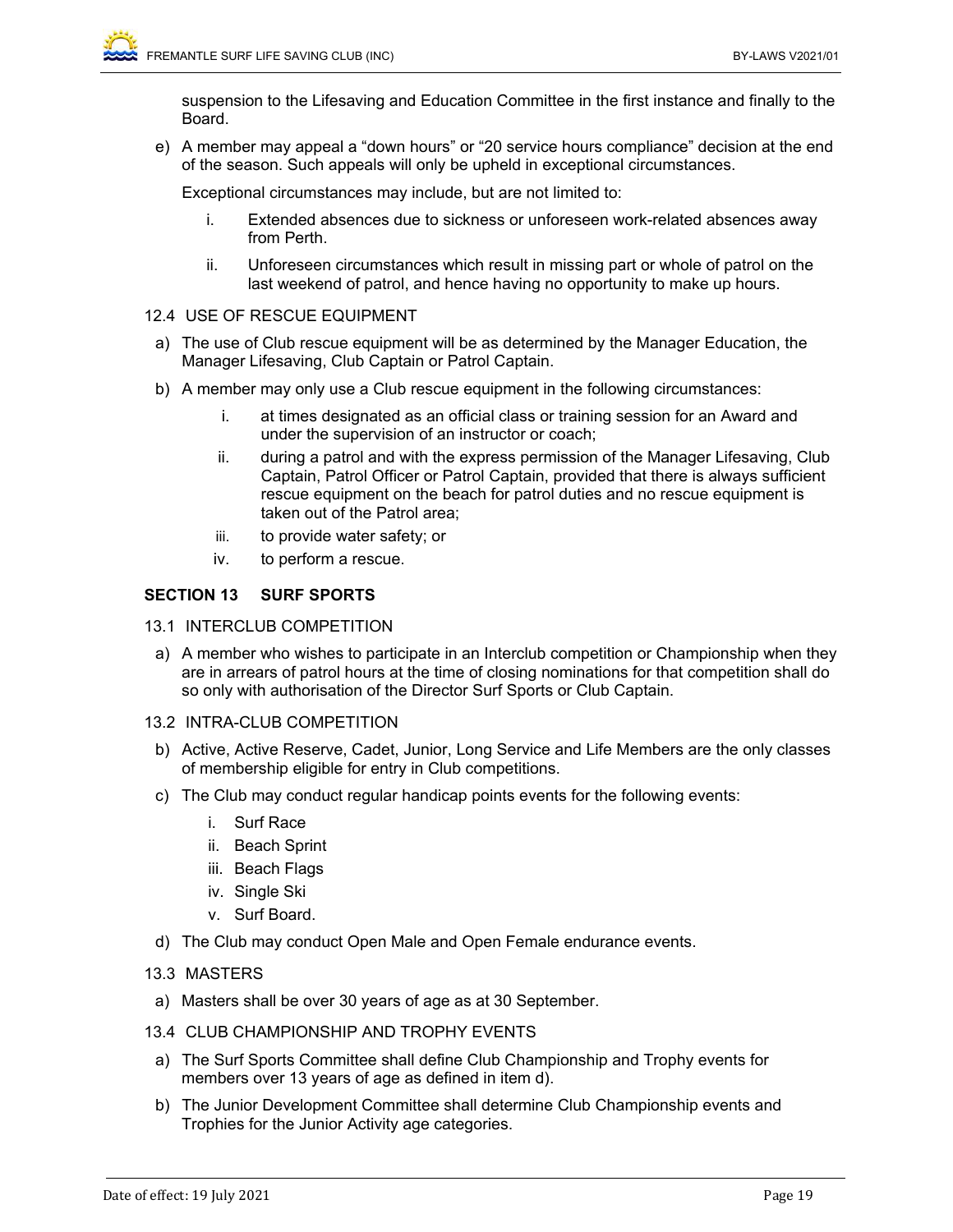- c) Female and Male championship events shall be conducted for the age categories of Open, Under 14, Under 15, Under 17, Under 19, Over 30, Over 40 and Over 50 providing there is a minimum of two starters in the category.
- d) Members eligible to be awarded a Club Championship must at the time of the event hold a current Surf Rescue Certificate or current Bronze Medallion where applicable and hold their competition rights with the Club.
- e) The following Club Championship and Trophy Events will be conducted:
	- i. Surf Race
	- ii. Beach Sprint
	- iii. Beach Flags
	- iv. Single Ski (per SLSA eligibility)
	- v. Surf Board
	- vi. Iron man
	- vii. HMAS Sydney Reel Tube Rescue Race
	- viii. 1600m Swim
	- ix. 2000m Run
- f) The Club may conduct Champion Lifesaver events or other SLSA sanctioned events from time to time dependant on interest and involvement of Club members/teams.

#### 13.5 SURF LIFESAVING WA EVENTS

- a) No competitor will be entered for any championship event until they have paid or agreed to pay the entry fee.
- b) The Club may pay the entry fees of all SLSWA Interclub carnivals for those competitors who compete.
- c) No competitor will be entered for an SLSWA interclub carnival until they request entry by the Club.
- d) A competitor who fails to compete at a SLSWA interclub carnival after being entered is responsible to the Club for the cost of the entry fee.
- e) Any prize money won by competitors in an SLSWA event may be allocated, at the discretion of the Board, as follows:
	- i. Any entry fee or other cost paid by the club is to be reimbursed to the Club
	- ii. In the case of an individual, the balance of the prize money may be retained by that individual (The amount of prize money won by a competitor will be taken into account when determining any "elite competitor" funding)
	- iii. In the case of a team the balance of the prize money may be distributed equally among the members of the team (The amount of prize money won by a team will be taken into account when determining any "elite competitor" funding, expenditure on equipment, maintenance or transport)

#### 13.6 NON-SURF LIFESAVING WA EVENTS

- a) Entry fees for non-SLSWA events are the responsibility of the individual participant or team.
- b) The Club takes no responsibility for any loss suffered while competing in a non-SLSWA event and the Club and Association's Insurance policy may not apply to such events.
- c) Any damage to any Club equipment sustained during a non-SLSWA event is the responsibility of the individual member or group of members.
- d) Prize money won competing in non SLSWA events may be distributed in accordance with 13.5(e) above. However, the Club reserves the right to charge a hire fee for the use of Club equipment.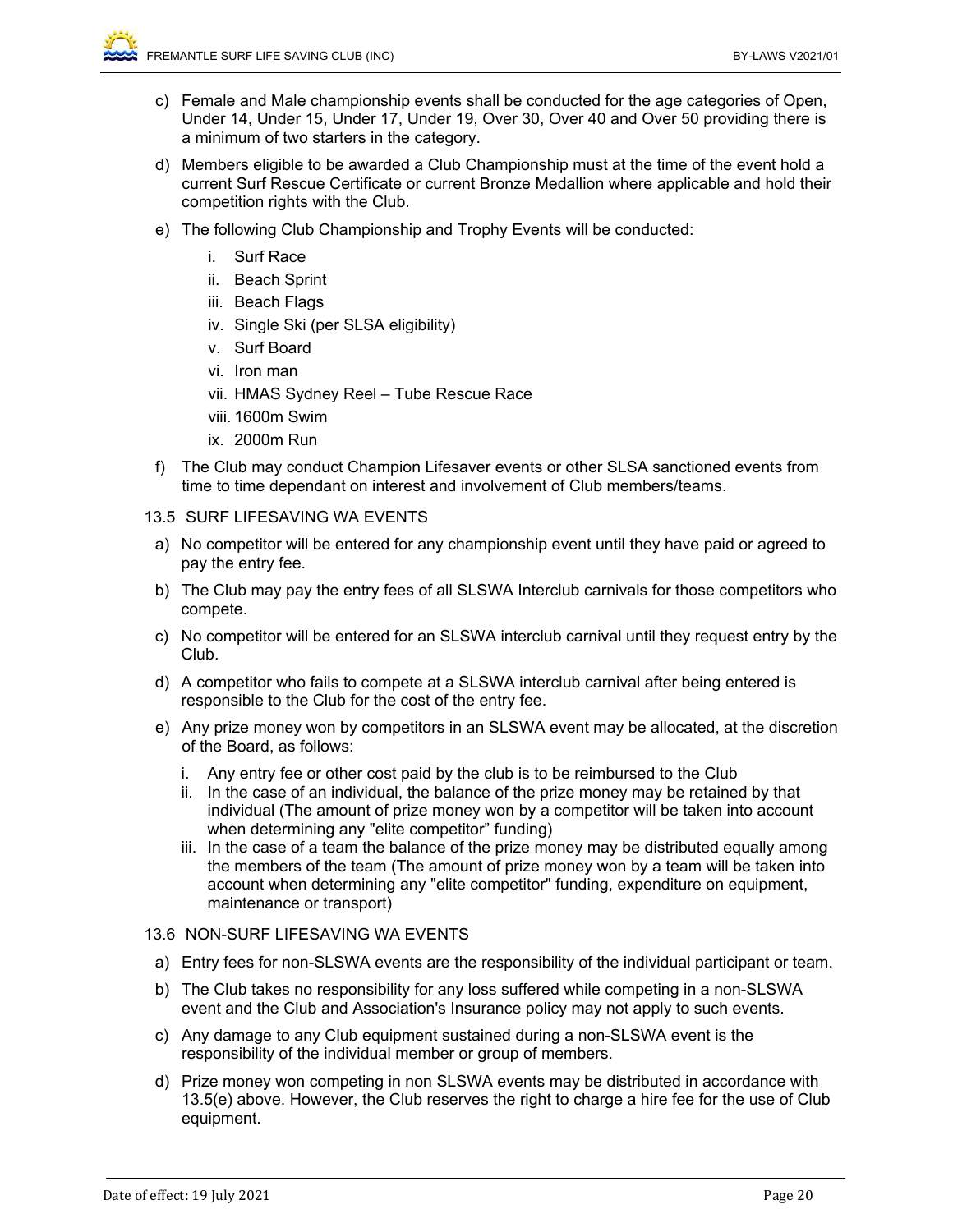#### 13.7 ACCESS TO CLUB COMPETITION EQUIPMENT

- a) Club equipment may be made available for use by members for use in competition and training. Access to Club Equipment is at the discretion of the Manager Surf Sports and takes into account:
	- i. the previous performance, training and competition experience of the members seeking access to a ski and/or board;
	- ii. the number of members requesting access to a ski or board; and
	- iii. the number of skis and boards presently available to the Club.
- b) In the case of a dispute regarding equipment the matter may be determined by the Surf Sports Committee and will show preference towards those members who are established competitors.
- c) Club equipment is not to be used in non-SLSWA events without the approval of the Manager Surf Sports or relevant Surf Sports Captain.
- d) The use of equipment in SLSWA events is to take precedence over non-SLSWA events.
- e) Any damage to Club Equipment must be reported to the relevant area captain and the craft tagged out. The Club will be responsible for repairs and maintenance of the equipment unless the equipment was damaged in a non-SLWA event whereby 13.6 c) applies.
- f) Club Equipment may not be stored outside the Club for periods longer than overnight, unless required for transport to SLSWA carnivals and events, or unless permission is granted by the Manager Surf Sports or relevant Surf Sports Captain.
- g) Club Equipment may not be used for private training unless approved by the discipline Captain or Manager Surf Sports.
- h) Club Equipment may not be used for private training at other Surf Clubs unless during a Club sanctioned joint training session.
- i) The Board may approve additional rules regarding the use of Club equipment.
- 13.8 SKI & BOARD RACK MANAGEMENT
	- a) At all times the storage racks will remain the property of the Club. Only craft designated by the Board or Ski Captains shall be stored in the Gear Shed and the Club takes no responsibility and assumes no liability for any private equipment or property stored in the Gear Shed.
	- b) The Manager Surf Sports shall maintain a written register of all the ski and board racks and their allocation to members. These allotments cannot be transferred without the written approval of the Manager Surf Sports. Private craft shall only be stored in a designated allocated rack.
	- c) The Manager Surf Sports shall not allocate more than one single ski rack and one board rack to any one member.
	- d) The Manager Surf Sports will allocate the board and ski racks to members in accordance with the following priorities:
		- i. Equipment belonging to the Club;
		- ii. Equipment belonging to active competitors as determined by the Board or Ski Captains;
		- iii. Equipment belonging to Active members that is used for training or competition as determined by the Board or Ski Captain;
		- iv. Sponsors' equipment as determined by the Board.
- e) In the event of the injury, illness or absence of a member to whom a rack has been allocated, the Manager Surf Sports will be entitled to determine, in his/her sole discretion, whether the member should be entitled to retain the board or ski rack.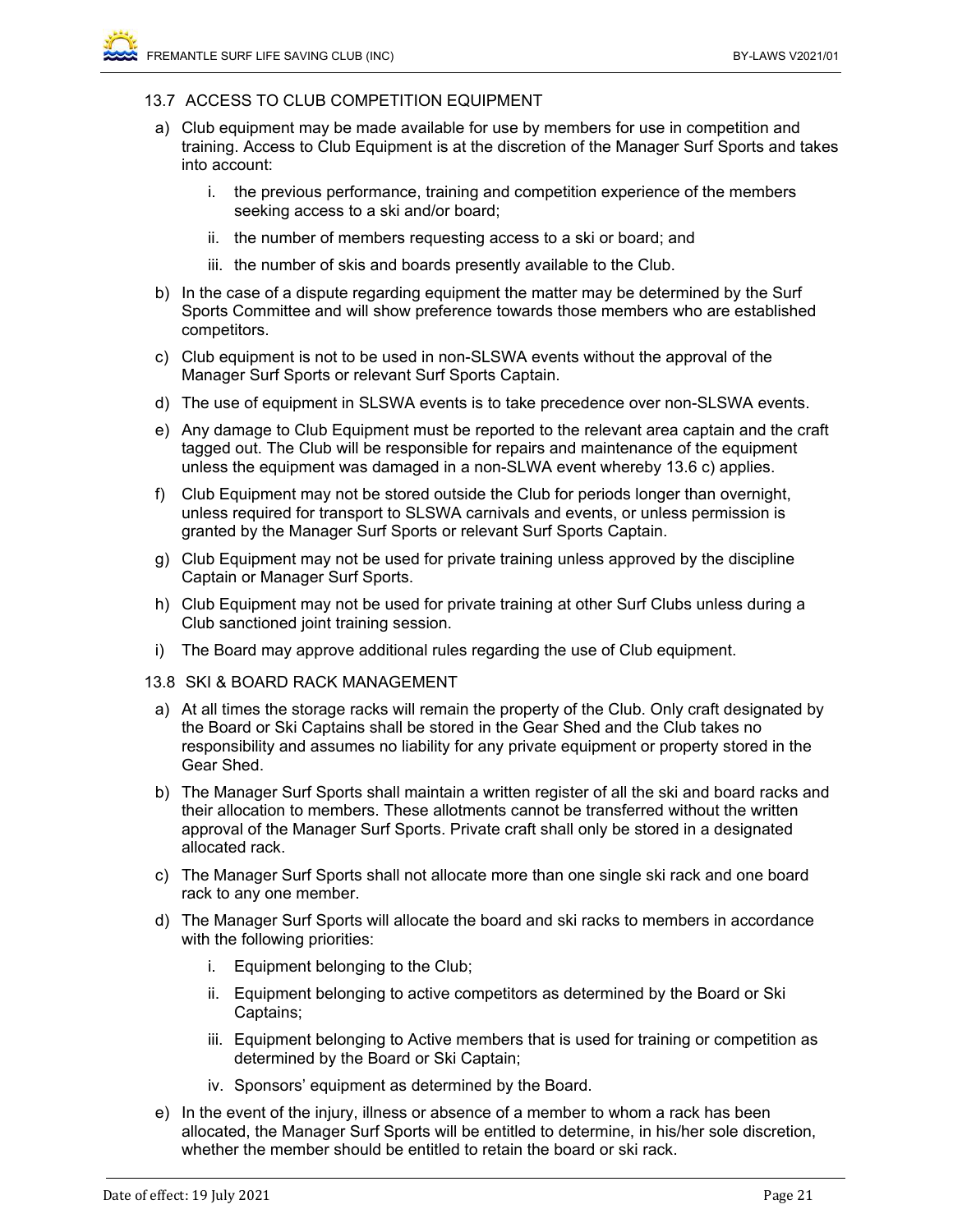- f) The Manager Surf Sports may at any time re-allocate or reclaim any board or ski rack from a member as required by the Club.
- g) If the Manager Surf Sports is of the reasonable opinion that a member is not utilising their ski or board during the season, the Manager Surf Sports may request such member to remove their ski or board and shall then reallocate the rack in accordance with this Policy.
- h) Following reasonable attempts to identify the owner of craft and the Club not being able to identify the owner of an unused craft the Club retains the right to make this craft available for Club use or disposal.
- i) If a member retains a vacant storage rack for longer than 3 weeks without the approval of the Manager Surf Sports, the Manager may re-allocate or reclaim the member's storage rack.
- j) Any member aggrieved by a decision of Manager Surf Sports may appeal in writing to the Board. The Board will investigate the member's appeal and deliver its decision within 14 days of the Board receiving the member's written appeal. The member has no right of appeal from the decision of the Board.
- 13.9 TRAVEL SUBSIDY SELECTION CRITERIA
- a) As a member of a Fremantle Touring Team, each competing member may be eligible for Club subsidies. The subsidy amount and the procedure for allocating these subsidies will be determined by the Board.

## **SECTION 14 JUNIOR ACTIVITIES**

- a) Junior activities will be developed and run in line with the Club's Strategic Plan.
- b) The aims of Junior Activities are to develop surf skills, provide surf lifesaving instruction, promote comradeship and family involvement and emphasise participation and involvement.
- c) Equality of opportunity shall be provided for all Junior members.
- d) Junior members and their families will be encouraged to participate in Club and SLSWA events.
- e) Junior activities will provide a transition path into youth.
- f) Patrolling members over 18 years, Age Group Managers who do not have a child enrolled in Junior Activities and Age Group Managers on overnight camps shall provide a current Working with Children card.

## **SECTION 15 YOUTH ACTIVITIES**

- a) Youth activities will be developed and run in line with the Club's Strategic Plan.
- b) Patrolling members over 18 years, Age Group Managers who do not have a child enrolled in Youth Activities and Age Group Managers on overnight camps shall provide a current Working with Children card.
- c) The aims of Youth activities are:
	- i. to develop surf skills in new members and build on surf skills developed during Junior activities;
	- ii. provide surf lifesaving instruction with a focus on members gaining relevant awards;
	- iii. promote comradeship in a fun and social environment;
	- iv. encourage family involvement;
	- v. emphasise participation and involvement.
	- vi. encourage participation in Club and SLSWA events.
	- vii. provide equality of opportunity for all youth members.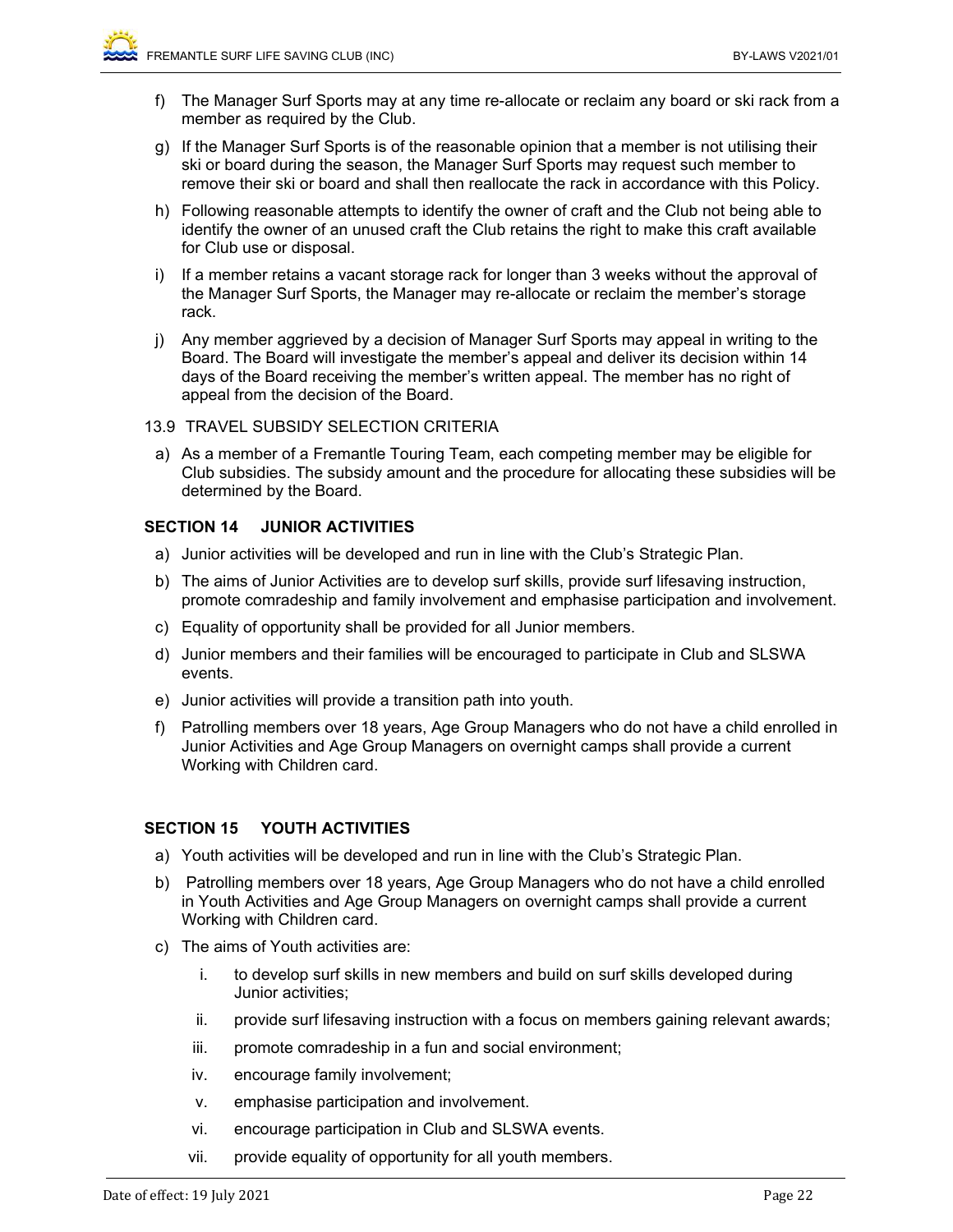viii. develop leadership skills.

## **SECTION 16 GEAR AND EQUIPMENT**

- a) Members returning gear and equipment, including IRB's, Surf Boats, Rescue Tubes, Reels, Skis, Boards, swimming buoys and ropes, must ensure it is washed properly and stored safely in the appropriate place.
- b) No member or members shall use Club equipment, except in case of emergency, without the authorisation of the Manager Lifesaving or Club Captain or the Club Official responsible. Members who use these items without authorisation may be suspended.
- c) Any member driving a motorised craft (IRB or RWC) or motor vehicle (4WD or ATV) dangerously or recklessly (that is speeding, dangerous driving and the like) may be suspended or expelled.
- d) Any member driving a motor vehicle (4WD or ATV) must have a current West Australian drivers licence to a minimum of red provisional level. Those with a provisional driver's licence may be required to display their red or green provisional plates on the front and rear of vehicles.
- e) Club general equipment, including Tables and Chairs, shall not be lent to any person or organisation without the prior approval of the Board or Club Administration Officer.

## **SECTION 17 CLUB BUILDING**

- 17.1 ENTRY TO CLUB BUILDING
	- a) A member found to be in unauthorised possession of any key to the Club rooms may be suspended or expelled.
- b) A member found forcing entry into the Club rooms may be suspended or expelled.
- c) Only members may use the Club without the authority of a member of the Board.
- d) Active, Active Reserve, Award, Long Service, Life and Associate members are the only members eligible to hold a key to the Club premises.
- e) The Club Administration Officer shall issue keys and maintain a Key Register.
- f) The Club Administration Officer shall perform regular key audits and shall provide the Director Administration with a report of those unfinancial members who have keys.
- g) Keys may on occasions be released temporarily for events.

#### 17.2 FIRST AID ROOM

- a) The First Aid Room is out of bounds to all unauthorised persons (being those not on patrol or performing recognised lifesaving duties.)
- b) Shortage of supplies shall be immediately reported to the First Aid Officer.

#### 17.3 RESPECT TO THE CLUB

Members must respect all areas of the Club, its equipment and property.

#### 17.4 NO SMOKING POLICY

A no smoking policy applies to all areas of the Club. A person must not smoke in any part of the Club building, in the vicinity of the Club building or near any Club activity.

#### **SECTION 18 GYMNASIUM**

- a) The Manager Surf Sports is responsible for the management of the gymnasium.
- b) The Gymnasium may only be used unsupervised by Individual Members over 16 calendar years of age.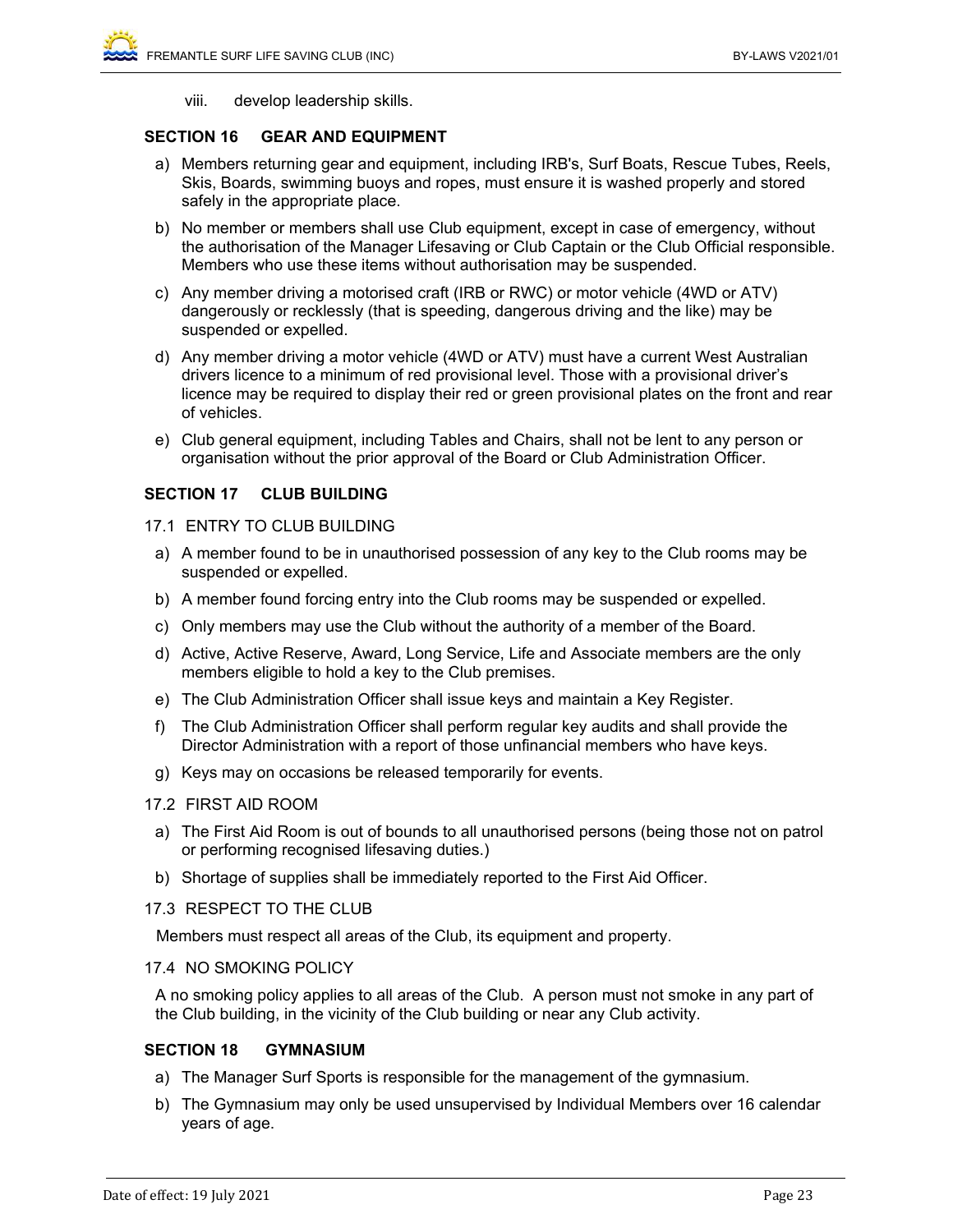- c) A person between 13 and 16 calendar years of age must only use the gymnasium under supervision of a qualified SLSA Coach.
- d) A person under 13 calendar years of age must not use the gymnasium under any circumstances.
- e) Award, excluding Bronze Medallion, and Associate members may be levied a gymnasium fee, in addition to their annual membership fee, for use of the Club gymnasium.
- f) Members are required to:
	- i. Have attended a Club induction/orientation session before the first use of the Gymnasium
	- ii. Leave equipment in a clean and tidy state after use and make use of a sweat towel.
	- iii. Put all weights on racks after use.
	- iv. Lock all the doors and shut all windows if last to leave at night.
	- v. Wear as a minimum: shorts, singlet and enclosed footwear
- g) Failure to abide by any of the above rules and abuse of equipment should be reported to the appropriate Club Officer who may recommend disciplinary action.

#### **SECTION 19 BAR**

- 19.1 LIQUOR ACT
- a) The Club shall adhere to the *Liquor Control Act 1988* and the *Liquor Legislation Amendment*  Act 2015, as it relates to a club restricted license.
- b) Any Member serving alcohol must have a current RSA (Responsible Serving of Alcohol) Certificate and be registered with the Club.
- c) Alcohol will not be supplied to or consumed by a person under 18 years of age.
- 19.2 CLUB BAR RULES
- a) A minimum dress standard applies when the bar is open and includes shorts, t-shirt and thongs.
- b) Juveniles shall not be employed by the Club, except in the clerical or administrative work of the Club.
- c) Liquor shall only be supplied for consumption on the Club premises.
- d) The behaviour of a child on the Club premises is the responsibility of the child's parent or parents.

#### 19.3 GUESTS OF MEMBERS IN THE LICENSED PREMISES

- a) A guest of a member may consume liquor at the licensed premises while in the company of that member, if the supply of liquor by the Club for the guests of that member on that day is:
- b) for the consumption of no more than 5 guests of that member on that day;
- c) with the approval of the Board and at the expense of the member, for consumption at a function held by or on behalf of that member at the Club; or
- d) otherwise in accordance with the Liquor Control Act 1988.

#### **SECTION 20 CLUB HONOUR BOARDS**

- a) The Club shall maintain honour boards recording Club Life Members, Club male and female Open Champions and certain Club Office Bearers as listed below.
- b) The names of Life Members and Club Officers shall be shown as initials and family name. The names of Club Champions shall be shown as first given name and family name, or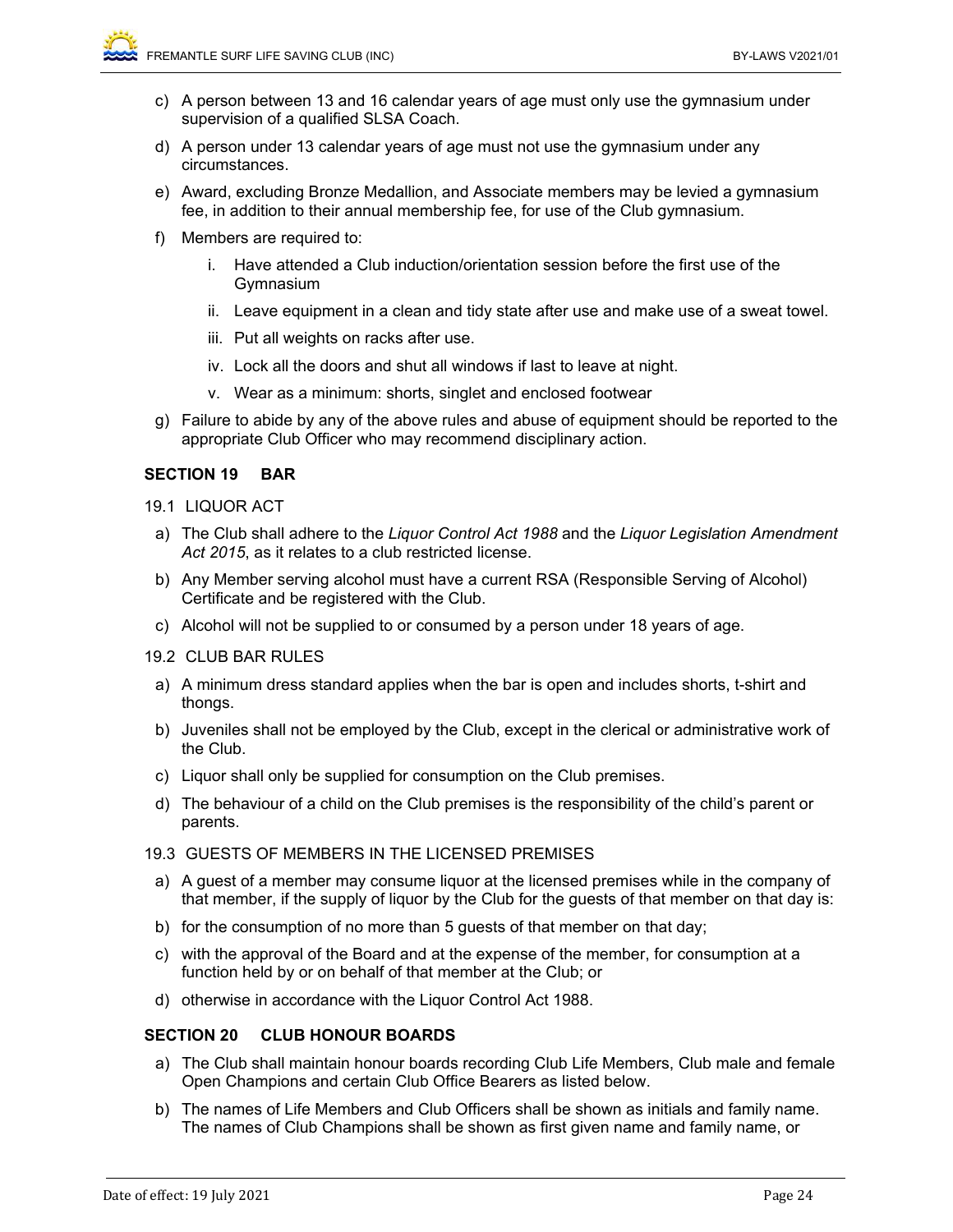initials and family name with the preferred given name in brackets where this is not the first given name.

- c) The Life Members' board shall be ordered by year of election. Appropriate marks shall be made to indicate deceased Life Members or those who are also State or National Life **Members**
- d) The winners of the following Club Open Male and Female Championships shall be recorded:

Surf Race, Beach Sprint, Beach Flag, Surf Ski, Surf Board, Ironman, 2000m Beach Run.

e) The holders of the following Club Positions shall be recorded:

President, Club Captain, Directors of Lifesaving and Education, Surf Sports, Development, Finance and Administration.

f) The relevant dates shall be shown in the event that an Officer does not hold Office for a full year.

## **SECTION 21 CLUB AWARDS**

The Club may make the following annual awards based on merit and decided by the Board:

- a) *Best Club Member*, awarded to the individual(s) whose achievements have demonstrated outstanding contribution to Fremantle Surf Life Saving Club, at any level, in one or more areas of the Club, and has demonstrated an ongoing commitment to the Club's values.
- b) *Best Patrol Member*, awarded to an individual who has sound lifesaving skills and who has performed the required patrol hours while demonstrating initiative and excellent team work in a patrol environment.
- c) "*Jason Shortte Memorial" Best Under 19 Member* is awarded to the best U19 individual(s) who has proven ongoing commitment to the Club through consistent high quality service.
- d) *Under 14, Under 15 and Under 17 Encouragement Awards* are presented to the Under 14, Under 15 and Under 17 individual(s) who have shown a commitment to Club values and have demonstrated the potential to continue to make a positive contribution to the Club.
- e) *Trainer / Assessor of the Year*; awarded to the individual who has made the most positive contribution to education training and assessing.
- f) *Boat Person of the Year*; awarded to the individual who has made the most positive contribution to surf boats
- g) *IRB Person of the Year*; awarded to the individual who has made the most positive contribution to IRBs
- h) The club may award the Ron Bennett Medal to a competitor judged by the club as the best Under 17 individual or team member performance, at the SLSWA State Championships
- i) The Club shall award a medallion to each Australian Championship Finalist.

## **SECTION 22 AFFILIATE BODIES**

- a) All members of the body seeking affiliation shall become financial members of the Club in one of the classes of membership other than Honorary.
- b) Affiliate bodies shall, upon affiliation and yearly thereafter, submit a complete list of their members' names and addresses and nomination and/or Annual Membership Fees.
- c) The Affiliate Body must notify the Club immediately a person ceases to be a member of the Affiliate Body.
- d) These conditions of affiliation may be rescinded or amended by the Board, with or without prior consultation with the Affiliate Body.

## **SECTION 23 ANNUAL REPORT**

a) An Annual Report shall be prepared for presentation to the members and stakeholders.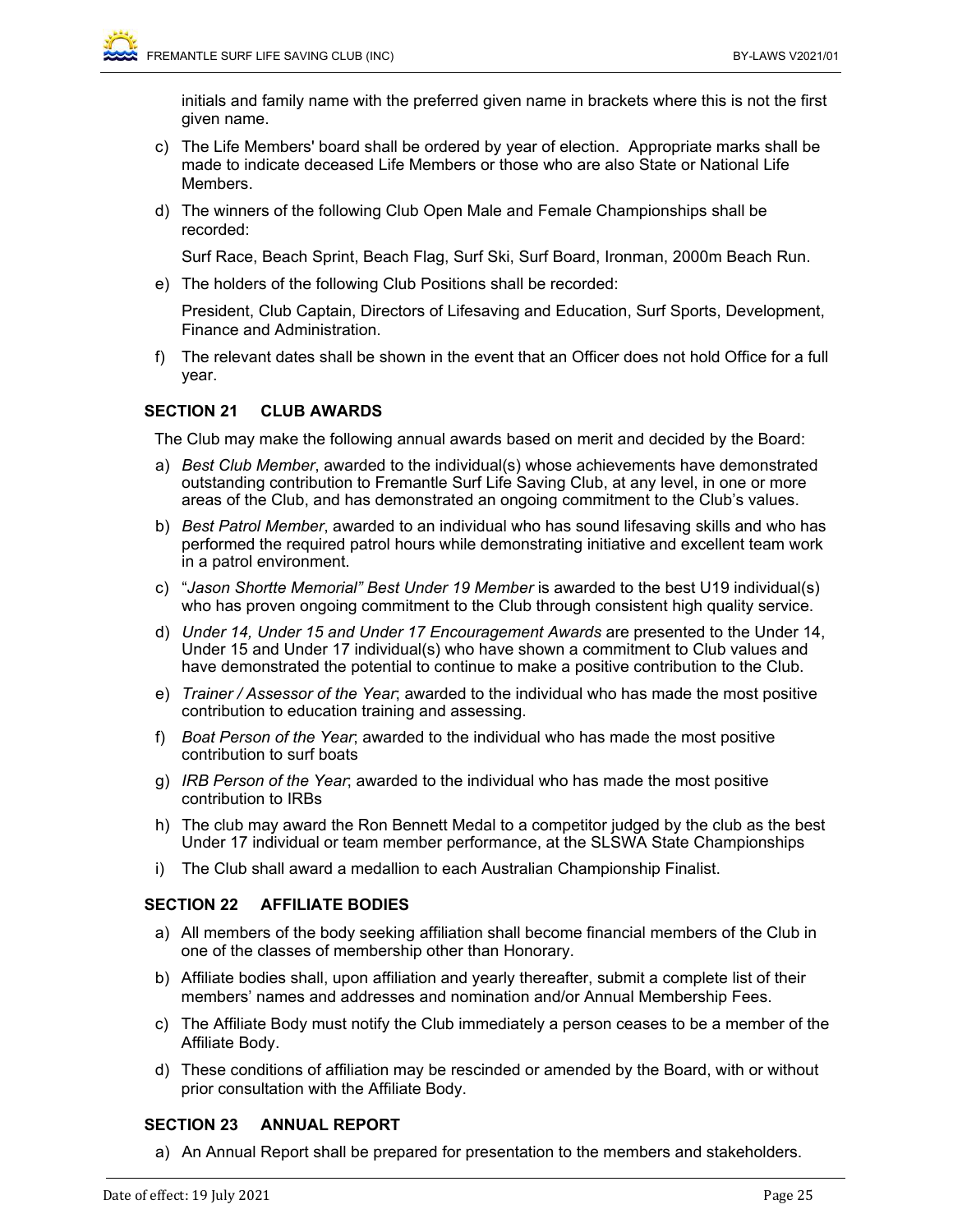- b) The Report should contain at least the following information:
	- i. The Club's vision, mission and values statements.
	- ii. The Directors and office bearers of the Club.
	- iii. Reports by each member of the Board regarding the achievements in their area of responsibility.
	- iv. A list of Club Life Members and an outline of the service history of any member granted Life Membership in that year.
	- v. The number of members in each category of membership for that year and the preceding year if any.
	- vi. A list of sponsors and major donors.
	- vii. Statistics of First Aid cases recorded for the year.
	- viii. A record of the patrol hours logged by each member in the year.
	- ix. A list of Association awards gained during the year showing candidate, the award number and date.
	- x. Trophy winners of that year.
	- xi. State Champions and State Team Representatives.
	- xii. Australian Champions and Finalists.
- c) The annual report shall be made available to members.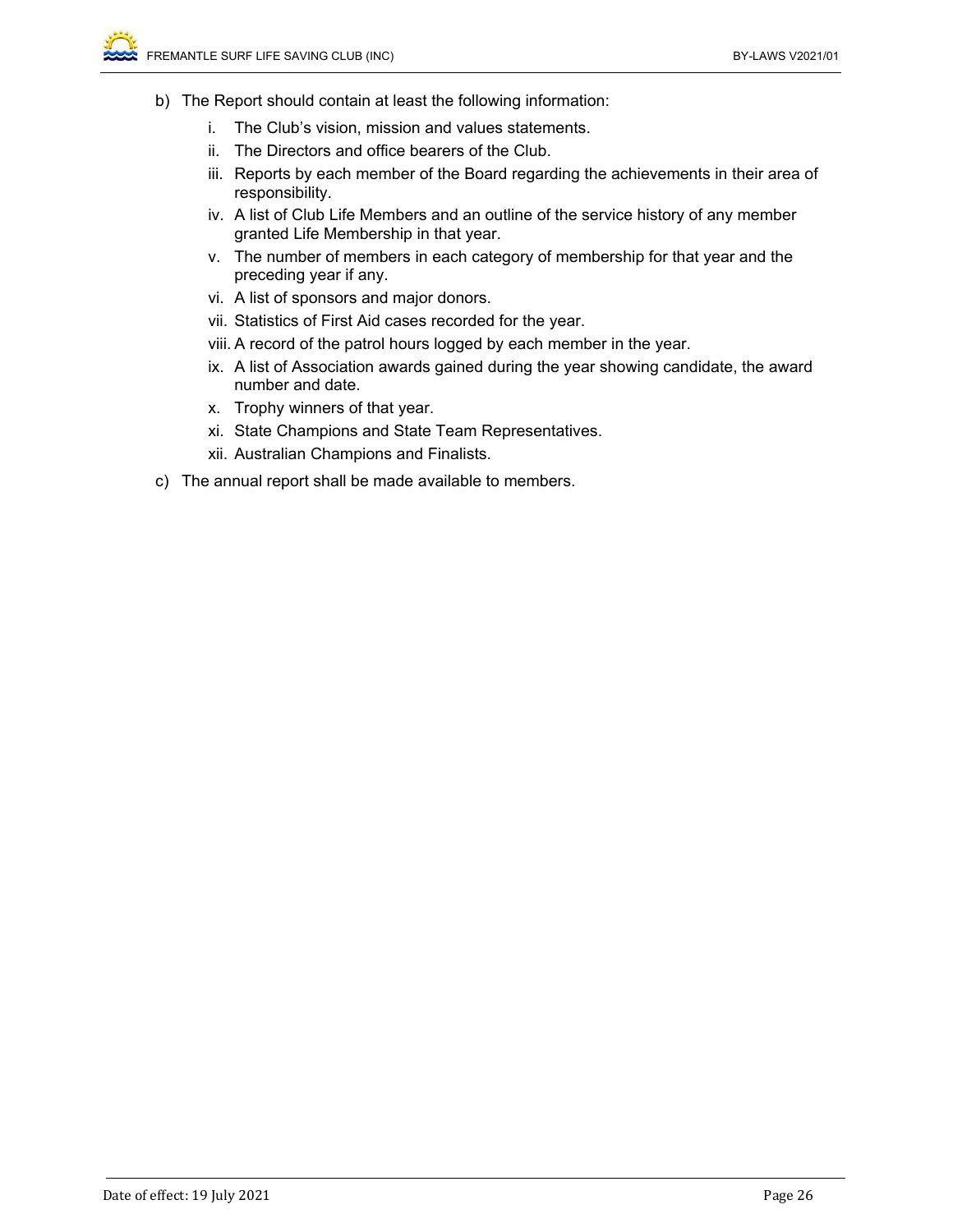## **Document History - Amendments to the By-Laws**

Recent amendments to the By-Laws of the Fremantle SLSC as approved by the Board.

| By-Laws issued under Rule 25 of the Rules of Association 2021 V1.0 |                                                                          |  |  |
|--------------------------------------------------------------------|--------------------------------------------------------------------------|--|--|
| <b>Version</b>                                                     | 2021/01                                                                  |  |  |
| <b>Sections amended</b>                                            | <b>Summary</b>                                                           |  |  |
| 1.15                                                               | Notice of Application for Ordinary Membership deleted.                   |  |  |
| 1.19                                                               | Temporary Membership deleted.                                            |  |  |
| 3k)                                                                | Clarified to indicate financial member.                                  |  |  |
| 31)                                                                | Clarification on filling a vacant position added.                        |  |  |
| 4.1 c)                                                             | Club Captain removed.                                                    |  |  |
| 4.2 c)                                                             | Club Captain removed.                                                    |  |  |
| 4.5                                                                | Finance Committee requirement clarified.                                 |  |  |
| 4.6 $j)$                                                           | Life Membership Committee Chair determination clarified.                 |  |  |
| 4.1 b)                                                             | History Committee Chair determination clarified.                         |  |  |
| 5.2                                                                | Vice President duties added.                                             |  |  |
| 5.10 c)                                                            | Junior Development responsibility deleted.                               |  |  |
| 5.13 b)                                                            | Assessors added.                                                         |  |  |
| 5.17 b)                                                            | Incident added.                                                          |  |  |
| 5.17c)                                                             | Incident added.                                                          |  |  |
| 5.17 d)<br>5.18                                                    | May on request added.                                                    |  |  |
| 5.19                                                               | RWC added to IRB Officer position.<br>Vehicle Officer added.             |  |  |
| 5.21                                                               | Drone Officer added.                                                     |  |  |
| 5.23                                                               |                                                                          |  |  |
| 5.24                                                               | Revised wording for clarification.<br>Revised wording for clarification. |  |  |
| 6.3 c)                                                             | Revised wording for clarification.                                       |  |  |
| 7.1 a) ii and iii                                                  | Revised wording for clarification                                        |  |  |
| 7.1 b) iii                                                         | Revised wording for clarification                                        |  |  |
| 7.1 c) iii                                                         | Revised wording for clarification                                        |  |  |
| 10.1 d)                                                            | Fremantle Ocean Classic was Leighton Swim Thru                           |  |  |
| $10.2$ a) and b)                                                   | Director Finance added.                                                  |  |  |
| $10.2 c)$ and d)                                                   | Deleted.                                                                 |  |  |
| $10.2 e)$ and f)                                                   | Signage details added.                                                   |  |  |
| 11 c)                                                              | Code of Conduct now Club inclusive.                                      |  |  |
| 12e)                                                               | Delegation added.                                                        |  |  |
| 12.2                                                               | Club name and award names updated.                                       |  |  |
| 13.3 b)                                                            | Deleted.                                                                 |  |  |
| 13.4a)                                                             | Definition clarified.                                                    |  |  |
| 13.7 g)                                                            | Approval requirement added.                                              |  |  |
| 13.7 h)                                                            | Added.                                                                   |  |  |
| 14 d)                                                              | Deleted.                                                                 |  |  |
| 14 $f$ )                                                           | Added.                                                                   |  |  |
| $(15 b)$ , f) and h)                                               | Added.                                                                   |  |  |
| 16c)                                                               | RWC was Jet Ski.                                                         |  |  |
| 17                                                                 | Club Building was Club House.                                            |  |  |
| 17.1 g)                                                            | Added.                                                                   |  |  |
| 18e)                                                               | Bronze Medallion excluded.                                               |  |  |
| 19.1 b)                                                            | Club registration added.                                                 |  |  |
| 20 d)                                                              | Events clarified.                                                        |  |  |
| 21e)                                                               | Champion Patrol deleted. Trainer / Assessor of the year added.           |  |  |
| $21h$ )                                                            | Award definition revised.                                                |  |  |
| 23a)                                                               | Stakeholders added.                                                      |  |  |
| 23 b) v and vii                                                    | Wording clarified.                                                       |  |  |
| <b>Version</b>                                                     | 2019/01                                                                  |  |  |
| <b>Sections amended</b>                                            | <b>Summary</b>                                                           |  |  |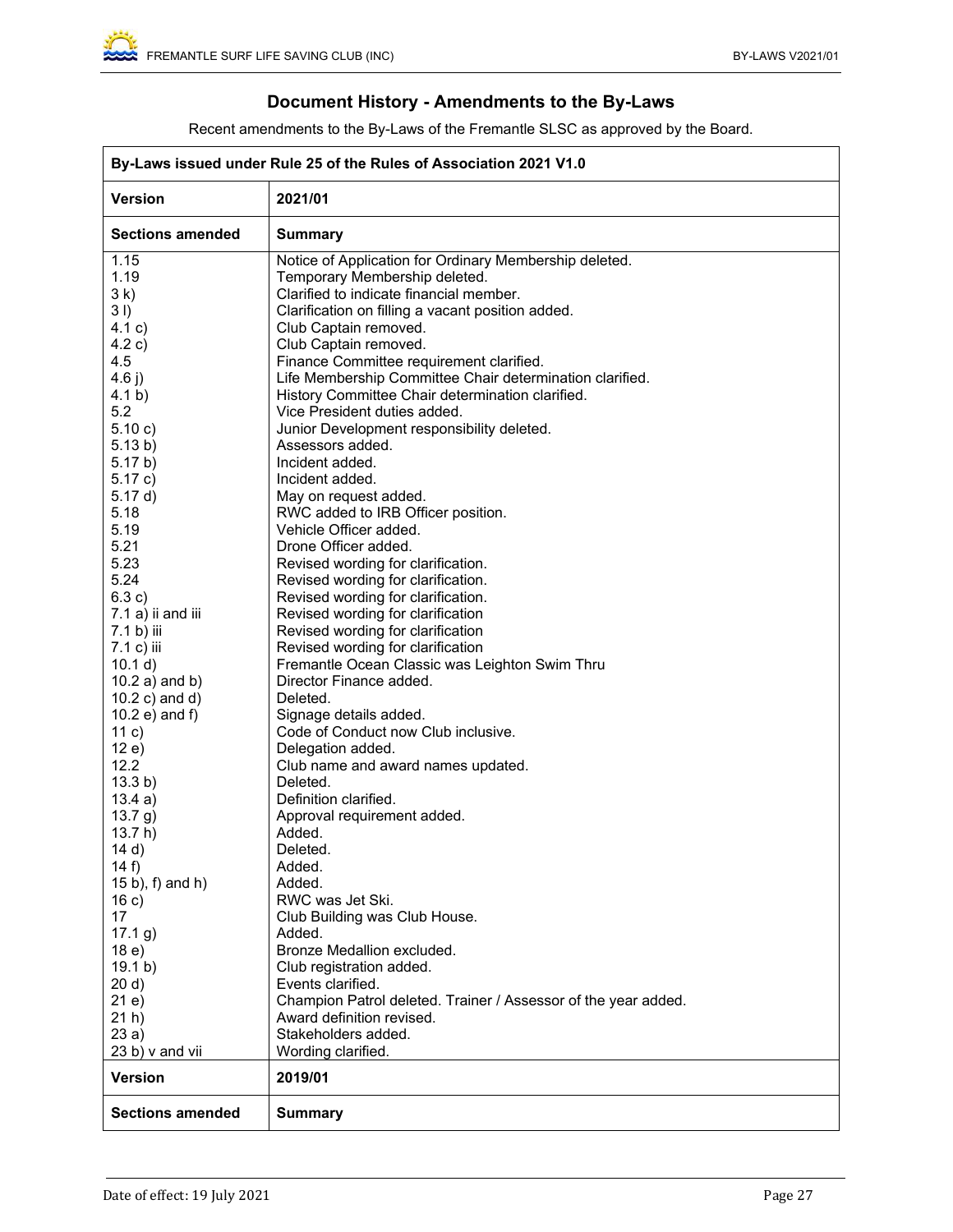| 1. Membership                                                          | Clarify meaning of age and award currency; simplify wording; introduce minimum<br>service obligation for Award membership; reword Associate (Parent) Membership<br>and broaden to other than Junior Parent; reword Associate subcategories<br>(Social), (Country), (Gymnasium); termination provision for Affiliate Member; reword<br>Probationary Member and include termination provision; minor edit Honorary<br>Member; clarify Transfer of Competition Rights; consolidate Liquor Act Ordinary<br>Membership clause; consolidate Life Membership provisions; |  |  |
|------------------------------------------------------------------------|-------------------------------------------------------------------------------------------------------------------------------------------------------------------------------------------------------------------------------------------------------------------------------------------------------------------------------------------------------------------------------------------------------------------------------------------------------------------------------------------------------------------------------------------------------------------|--|--|
| 2. Directors, Managers<br>and other Officers                           | Reformat Officers to make clearer; introduce new officers; remove some officers                                                                                                                                                                                                                                                                                                                                                                                                                                                                                   |  |  |
| 3. Election of Office<br><b>Bearers</b>                                | Clarify election process following new Rules in 2018.                                                                                                                                                                                                                                                                                                                                                                                                                                                                                                             |  |  |
| 4. Committees                                                          | Edits and clarification of responsibilities and accountabilities throughout; delete<br>Merchandise Committee;                                                                                                                                                                                                                                                                                                                                                                                                                                                     |  |  |
| 5. Duties of Directors<br>and Office Bearers                           | Minor edits throughout; Reword Club Captain; add Carnival Officer, Coaching<br>Performance Officer, Masters Sports Coordinator.                                                                                                                                                                                                                                                                                                                                                                                                                                   |  |  |
| 6. Appointment and<br>Duties of Other<br><b>Position Holders</b>       | Minor edits.                                                                                                                                                                                                                                                                                                                                                                                                                                                                                                                                                      |  |  |
| 7. Meetings                                                            | Minor edits and move Joint Board/Life Membership Committee to Section 1.                                                                                                                                                                                                                                                                                                                                                                                                                                                                                          |  |  |
| 8. Finance                                                             | Delete as this is now covered by the Rules.                                                                                                                                                                                                                                                                                                                                                                                                                                                                                                                       |  |  |
| 9. Sponsorships and<br>Donations                                       |                                                                                                                                                                                                                                                                                                                                                                                                                                                                                                                                                                   |  |  |
| Minor edits.<br>10 Fundraising<br>Minor edits.                         |                                                                                                                                                                                                                                                                                                                                                                                                                                                                                                                                                                   |  |  |
| 11. Discipline                                                         |                                                                                                                                                                                                                                                                                                                                                                                                                                                                                                                                                                   |  |  |
| Remove provisions now covered by the Rules; minor edits<br>12. Patrols |                                                                                                                                                                                                                                                                                                                                                                                                                                                                                                                                                                   |  |  |
| 13. Surf Sports                                                        | Minor edits; member service obligations to cover Award members<br>Minor edits; clarify eligibility for Club Championships                                                                                                                                                                                                                                                                                                                                                                                                                                         |  |  |
| 14 Junior Activities                                                   | Clarify aims.                                                                                                                                                                                                                                                                                                                                                                                                                                                                                                                                                     |  |  |
| 15. Youth Activities                                                   | Clarify aims.                                                                                                                                                                                                                                                                                                                                                                                                                                                                                                                                                     |  |  |
| 16 Gear and                                                            | Minor edits.                                                                                                                                                                                                                                                                                                                                                                                                                                                                                                                                                      |  |  |
| Equipment                                                              | Minor edits; clarify no smoking policy.                                                                                                                                                                                                                                                                                                                                                                                                                                                                                                                           |  |  |
| 17 Clubhouse                                                           | Reword to clarify requirements.                                                                                                                                                                                                                                                                                                                                                                                                                                                                                                                                   |  |  |
| 18. Gymnasium                                                          | Move Ordinary Member definition to Section 1; reword supply of liquor for                                                                                                                                                                                                                                                                                                                                                                                                                                                                                         |  |  |
| 19 Bar                                                                 | consumption on club premises and behaviour of children is parental responsibility.                                                                                                                                                                                                                                                                                                                                                                                                                                                                                |  |  |
| 20 & 21                                                                | Minor edits                                                                                                                                                                                                                                                                                                                                                                                                                                                                                                                                                       |  |  |
| 22 Affiliate Bodies                                                    | Move Affiliate Membership termination to Section 1; add requirement for Affiliate<br>Body to notify the club if a membership ceases.                                                                                                                                                                                                                                                                                                                                                                                                                              |  |  |
| <b>Version</b>                                                         | 2018/01                                                                                                                                                                                                                                                                                                                                                                                                                                                                                                                                                           |  |  |
| <b>Sections amended</b>                                                | <b>Summary</b>                                                                                                                                                                                                                                                                                                                                                                                                                                                                                                                                                    |  |  |
| $1.1 \& 1.2$                                                           | Remove redundant references to Constitution                                                                                                                                                                                                                                                                                                                                                                                                                                                                                                                       |  |  |
| 1.5                                                                    | Change "Junior" to "Junior Activities" to distinguish from new SLSA Junior<br>membership definition                                                                                                                                                                                                                                                                                                                                                                                                                                                               |  |  |
| 1.7                                                                    | Delete old Constitution Reference                                                                                                                                                                                                                                                                                                                                                                                                                                                                                                                                 |  |  |
| Simplify wording<br>1.11(a)(iv)                                        |                                                                                                                                                                                                                                                                                                                                                                                                                                                                                                                                                                   |  |  |
| 1.14 (New)                                                             | Temporary Membership as required under the Liquor Control Act 1988.                                                                                                                                                                                                                                                                                                                                                                                                                                                                                               |  |  |
| 2 & 3 & 6.3                                                            | Change "officer" to "office bearer" to distinguish from "officer" defined in the Act                                                                                                                                                                                                                                                                                                                                                                                                                                                                              |  |  |
| 2(c)                                                                   | Delete "Auditor" from Honorary Officers as now commercial arrangement under Rules<br>Clarify Committee responsibilities and accountabilities                                                                                                                                                                                                                                                                                                                                                                                                                      |  |  |
| 4                                                                      | President to be Chair of Directors                                                                                                                                                                                                                                                                                                                                                                                                                                                                                                                                |  |  |